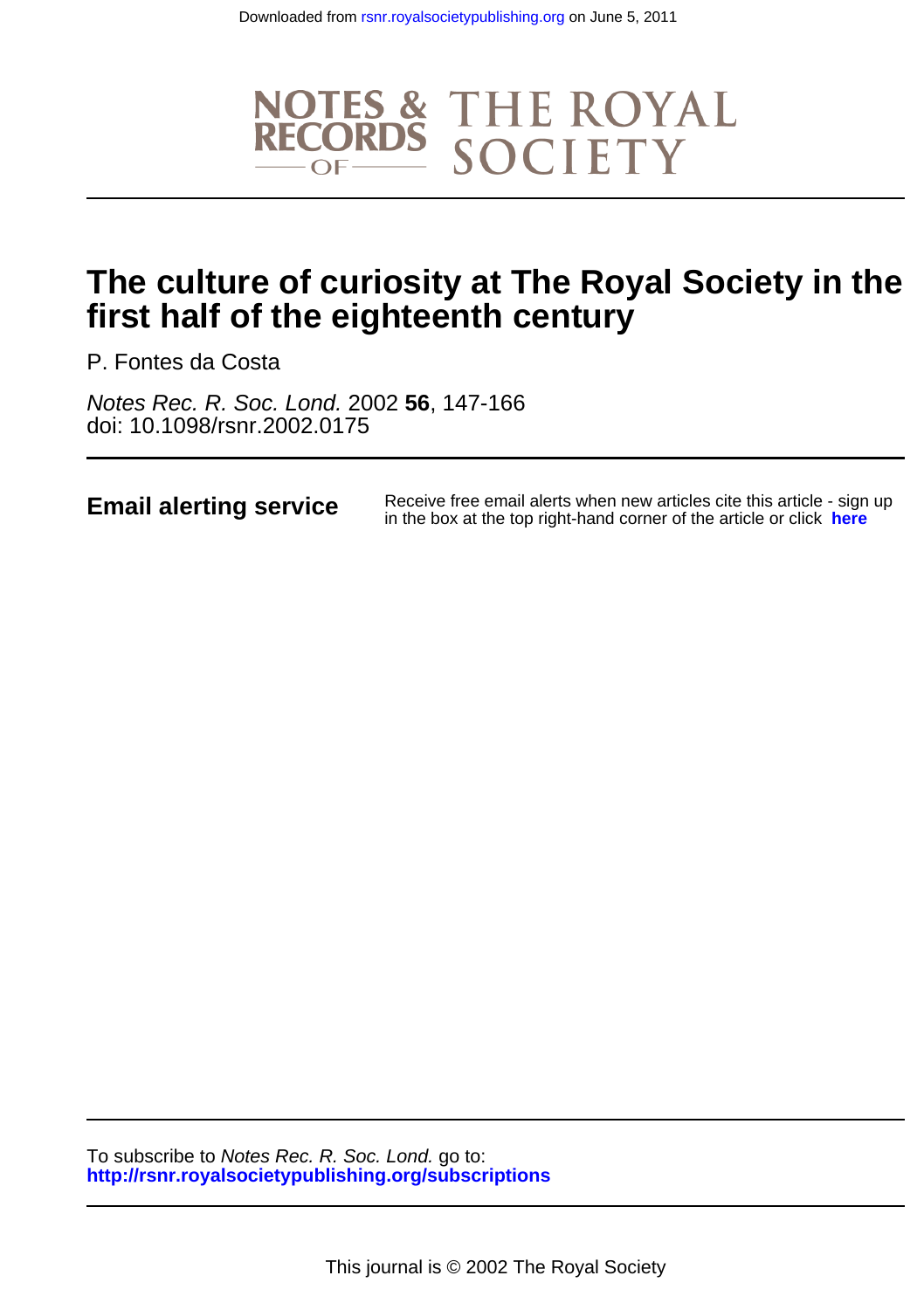*Notes Rec. R. Soc. Lond.* **56** (2), 147–166 (2002) © 2002 The Royal Society

# THE CULTURE OF CURIOSITY AT THE ROYAL SOCIETY IN THE FIRST HALF OF THE EIGHTEENTH CENTURY

by

# P. FONTES DA COSTA

*Unit of History and Philosophy of Science, New University of Lisbon, Quinta da Torre, 2829 Monte da Caparica, Portugal*

# **SUMMARY**

This paper is concerned with the reporting and display of curiosities of nature at the meetings of The Royal Society during the first half of the eighteenth century. It is argued that these activities cannot, as some historians have maintained, be viewed as a mere opportunity for the entertainment of the Fellows. Instead, the reports and exhibitions fulfilled multiple roles, including the promotion of inquiry, education, polite discourse, as well as entertainment, aspects that were intimately connected during that period. Some of the individual and collective interests involved in the reporting and display of curiosities of nature at the Society are also discussed. It is argued that these interests should be considered within the broad context of the culture of curiosity at The Royal Society in this period.

# **INTRODUCTION**

Throughout its history, curiosity has had several meanings and an often ambivalent value.1 For many centuries, Christian thinkers regarded it as a source of danger for the soul and, as such, the object of extreme distrust. St Augustine, for example, suspected it of moving philosophers away from faith by encouraging them to commerce with devils, thus preventing the redemption of their soul.2 Curiosity has also retained a long and predominantly negative association with the childish and the feminine.3 In his *Enquiry* (1757), Edmund Burke describes it as 'the first and the simplest emotion' and curiosity is primordially associated with a childish, superficial and indiscriminate desire for novelties.4 During the eighteenth century, curiosity became closely linked to commerce and luxury.<sup>5</sup> The desire for novelties was understood as a stimulus to trade, and objects of curiosity were treated as luxury items. The commercial society that produced such items was often perceived as morally ambiguous and this affected the evaluation of curiosity. In Britain, authors such as David Hume and Adam Smith were at the forefront of utilitarian attempts to dissociate luxury from this negative connotation and to view it positively as an element of a civilized society.<sup>6</sup> However, a negative, moralistic understanding of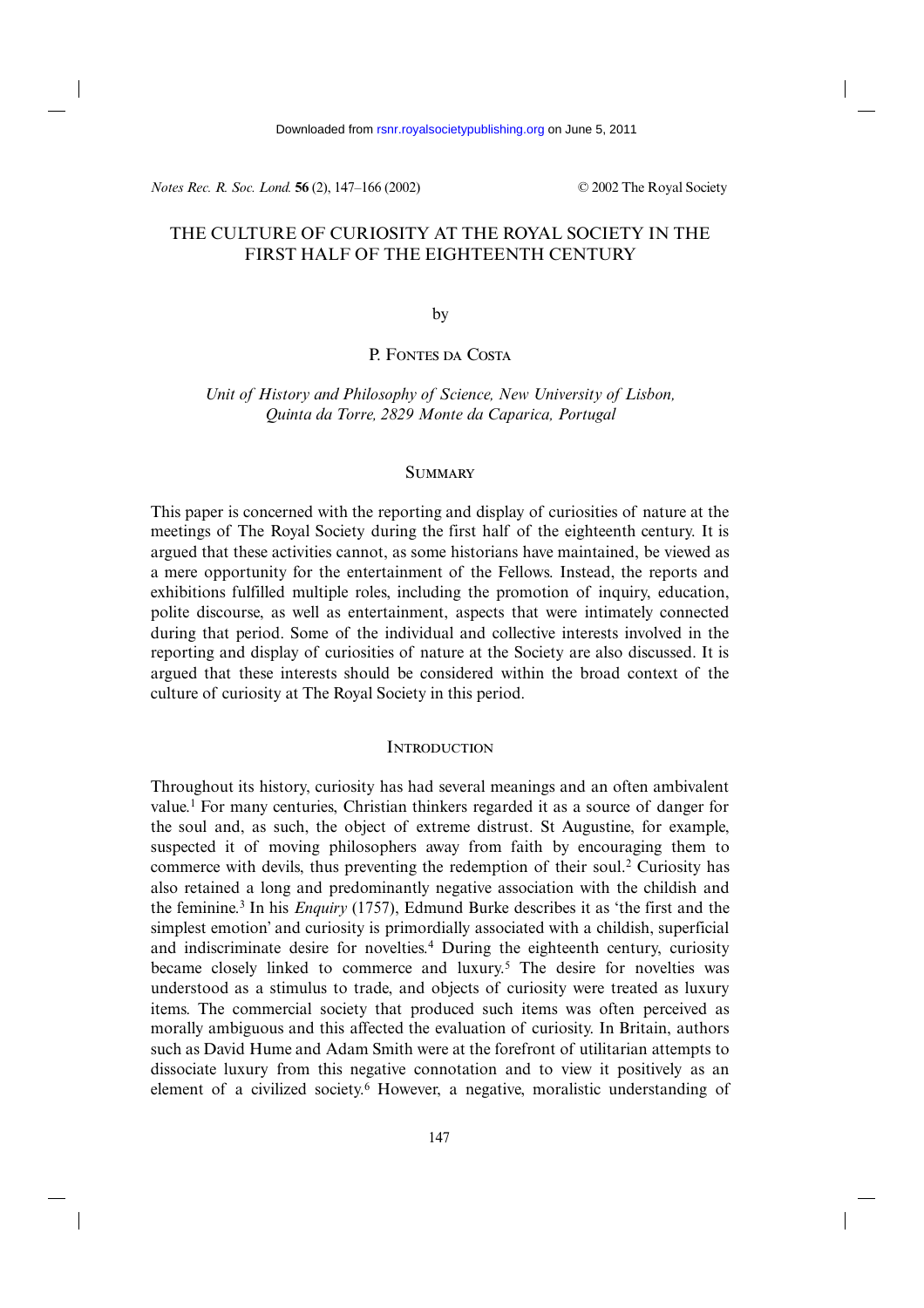luxury continued to have an important role in both 'learned' and 'popular' literature and this had a both negative and enduring influence in the appraisal of curiosity.

In contrast, a more widespread view defended curiosity as a passion for inquiry, and in particular a desire to learn more about rare, new or remarkable things.7 The association of curiosity with the pursuit of knowledge did not, however, necessarily secure it an unproblematic status. One of the main problems was that the borderline between what was considered licit and illicit knowledge was not always clear and changed with different periods and contexts. Hence, as Krzysztof Pomian has remarked, one of the crucial issues was the need to control and manage curiosity within well-defined limits.<sup>8</sup> It is within the institutional boundaries of The Royal Society of London during the first half of the eighteenth century that the meanings and value of curiosity will be analysed in this paper.

The notion of curiosity pervaded the language used by the Fellows and correspondents of The Royal Society during this period. Not only extraordinary medical and surgical occurrences, but also unusual astronomical observations and the observation of ancient inscriptions were often described as curious in the communications presented to the Society. Reports or exhibitions of experiments, instruments and mechanical inventions were sometimes referred to as being curious as well. The certificates of election presented to the Society also illustrate this 'language of curiosity'. The certificate of the physician John Huxham, for example, stated that he was the 'author of Several curious Observations communicated to the Royal Society'. Likewise, the certificate for the election of Henry Stevens described him as 'a gentleman of extensive curiosity'.<sup>9</sup>

In general, being curious was considered a praiseworthy attribute of the Fellows, and the pursuit of curiosities was seen as a valuable endeavour for The Royal Society. For example, in one of his first letters to the Society from Italy, Sir Thomas Dereham asserted his intentions of furnishing the Society 'with all the curiosities [he could] get for them, and in time to make greater acquisitions if [he] may rely upon the promises that from several parts had been made to [him].'10 The language of curiosity was often used in the context of travel. Often, Fellows and correspondents sent letters from abroad reporting monstrous births together with other singularities of nature. In a letter to Dr Edward Tyson, the Revd Charles Ellis mentions not only the 'Account of a young Lady, born Deaf and Dumb, taught to Speak' but also 'the Physick Garden at Amsterdam, the Chamber of Rarities at Bohn, a Monstrous Birth, the Quarry at Maestricht, Fr. Linus's Dyals at Liège, the Cachot or Rooms cut in the Rock of the Castle in Namur, Sir Jo. Mandevil's Tomb at Leige [and] the Frieland Boy with Letters in his Eye.'<sup>11</sup> The assemblage of these various rarities in a report of just three pages resembles catalogues of cabinets of curiosities of the period.12 Furthermore, the letters read at the meetings often mentioned accounts of various cabinets of curiosities in Europe such as the Museum Collegii Romani, the King of Poland's collection of rarities, the cabinet of curiosities of Mr Diasquet and the cabinet of curiosities of Mr Jobais in Leyden.13

The clearest manifestation of the practice of curiosity at The Royal Society was the regular exhibition of natural and artificial curiosities at the meetings. The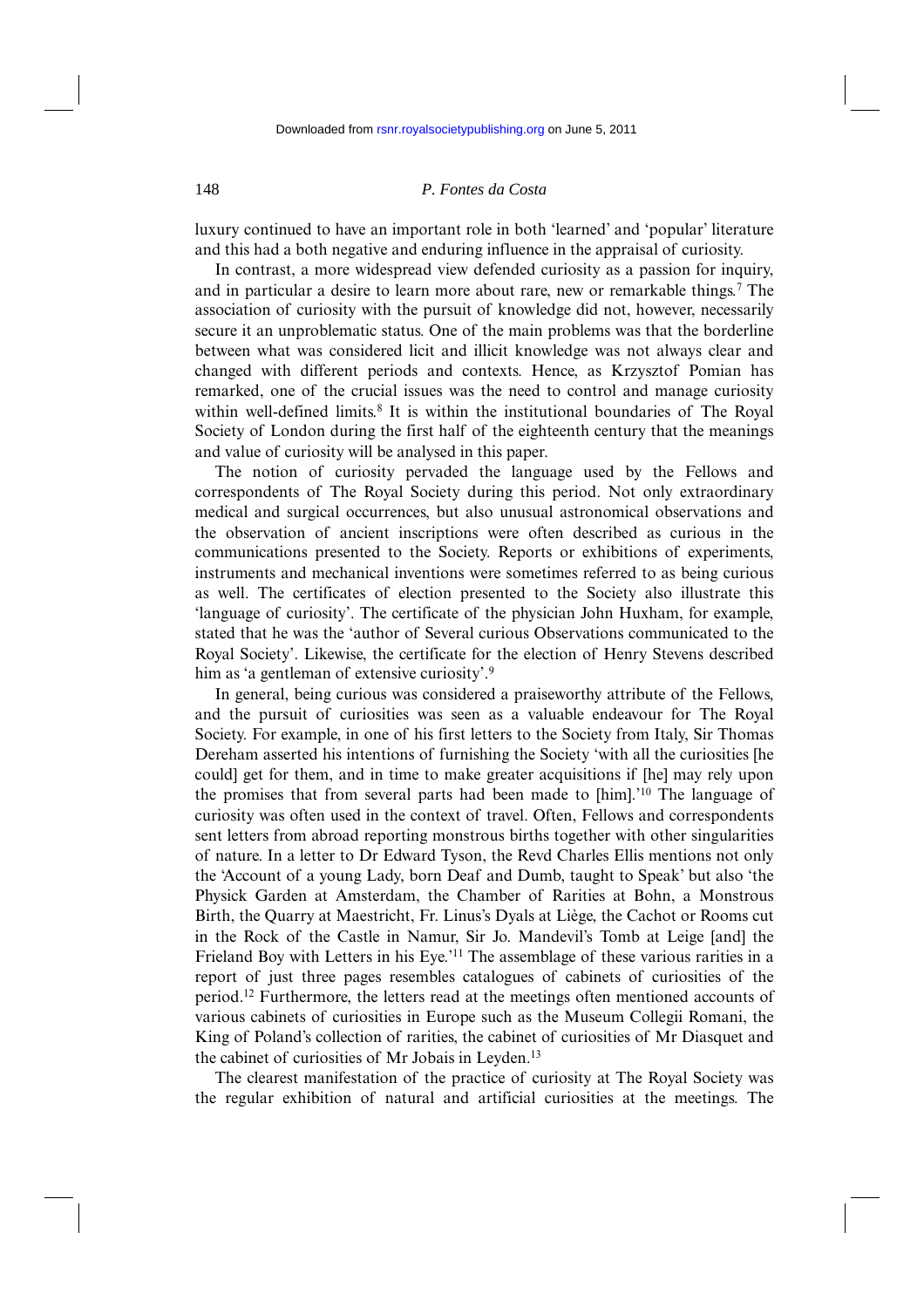exhibition of specimens often accompanied the reading of reports of monstrous births and other extraordinary phenomena at the meetings. When, for example, the surgeon Claude Amyand presented an account of a female monkey with an unusual structure of the generative parts to the Society, he also showed the dissection of the specimen.14 On several occasions only the specimen was displayed. At one of the meetings, the Revd William Derham showed a specimen of 'the monstrous face of a Child' who had been born recently near his livings in Essex.15 Also, visual representations were often presented in cases where it was impossible to provide the specimen.

The promotion of the practice of curiosity also showed itself in the fact that for a long period The Royal Society maintained its own collection of rarities and other specimens, usually referred to as the Repository.<sup>16</sup> At the same time, several of the members of the Society maintained their own collections of natural and artificial curiosities. Hans Sloane's unique and celebrated collection formed the basis for the creation of the British Museum, opened in January 1759.17 The collections of John Woodward, Martin Lister and Ralph Thoresby also gained some notoriety in the period.18 Other members of the Society, such as James Parsons, retained private collections well into the second half of the eighteenth century.19

This paper examines the place of the reports and exhibitions of monstrous births and other extraordinary phenomena of nature within the general context of the culture of curiosity current at The Royal Society during the first half of the eighteenth century. The analysis is undertaken in three stages. First, it examines what characterized the curiosities of nature exhibited at the meetings and their relationship with experimental displays at the Society. Next, it analyses the success of exhibitions and reports of curiosities of nature at the Society within the context of academic and social codes of civility of the period. Finally, it discusses some of the personal and institutional interests involved in the promotion of the culture of curiosity at the Society.

# EXHIBITION OF CURIOSITIES OF NATURE AT THE MEETINGS

The ordinary meetings of the Society occurred once a week and usually lasted between one and three hours.20 These gatherings formed the basis of the corporate activity of the members. According to the original statutes, which, with minor changes, were still in use during the second half of the eighteenth century, the activities of the Fellows at these meetings were 'to order, take account, consider, and discourse of philosophical experiments and observations; to read, to hear, and discourse upon letters, reports and other papers containing philosophical matters as also to view, and discourse upon, rarities of nature and art; and thereupon to consider, what may be deduced from them, or any of them; and how far they, or any of them, may be improved for use or discovery.'21 The exhibition of natural and artificial curiosities, among which monstrous births were also generally considered to be included, was therefore an integral part of the matters dealt with at the meetings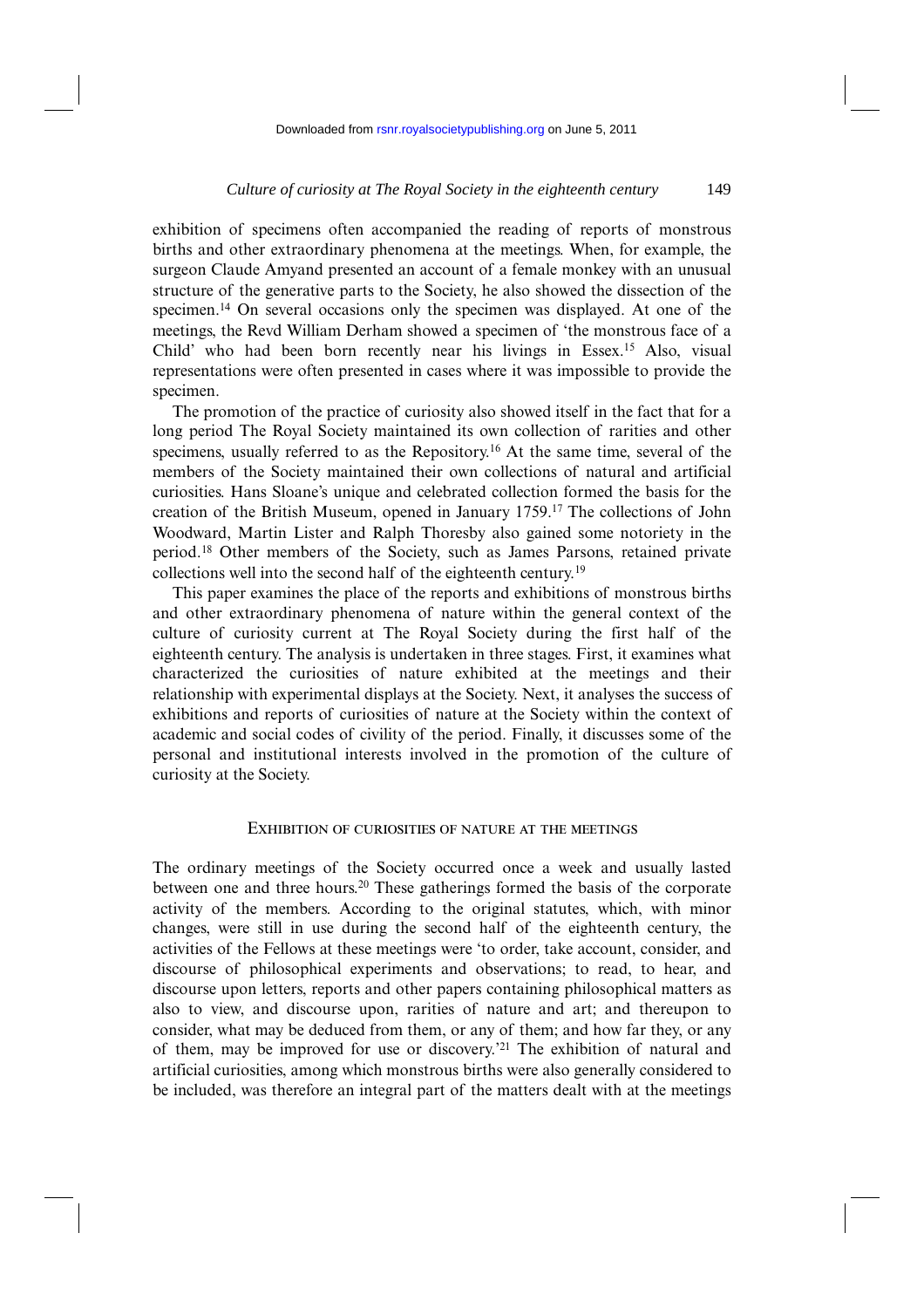of the Society. The natural curiosities displayed included monstrous specimens, different kinds of anatomical preparations, petrified specimens, concretions, figured stones, exotic animals and plants, minerals, fossils, shells and corals. Included within the artificial curiosities displayed were cloths, ornaments, utensils, curious works of art and antiquities.22 Figures 1 and 2 depict two monstrous specimens presented by the physician James Parsons to the Society around the middle of the eighteenth century. Parsons made a considerable number of contributions on the subject of monstrous births and had a reputation as a skilled draughtsman.23 At the beginning of his career, he had been an artist and anatomical assistant to the distinguished physician James Douglas.24 Parsons uses a naturalistic style of representation in both illustrations, which includes the depiction of detail and the use of conventions of shadowing. This style contributed to the authentication of the illustrations by providing those who viewed them with a sense of virtual witnessing.25

A significant number of the specimens presented at the meetings were sent from distant and exotic countries. For example, Mr Withson exhibited two pieces of petrified wood from Sumatra, Dr Halley several inscriptions from Syria, Dr Petiver some sorts of corals and corallines from the Philippine Islands, Dr Sloane a hat from



Figure 1. James Parsons, *A Monstrous Female Foetus without a Head, with a Body of a Monstrous Bulk in Proportion to its Height Presented to the Royal Society on April 24, 1740*, drawing, Hunterian Collection, DF. 106 (1). (Reproduced courtesy Glasgow University Library.)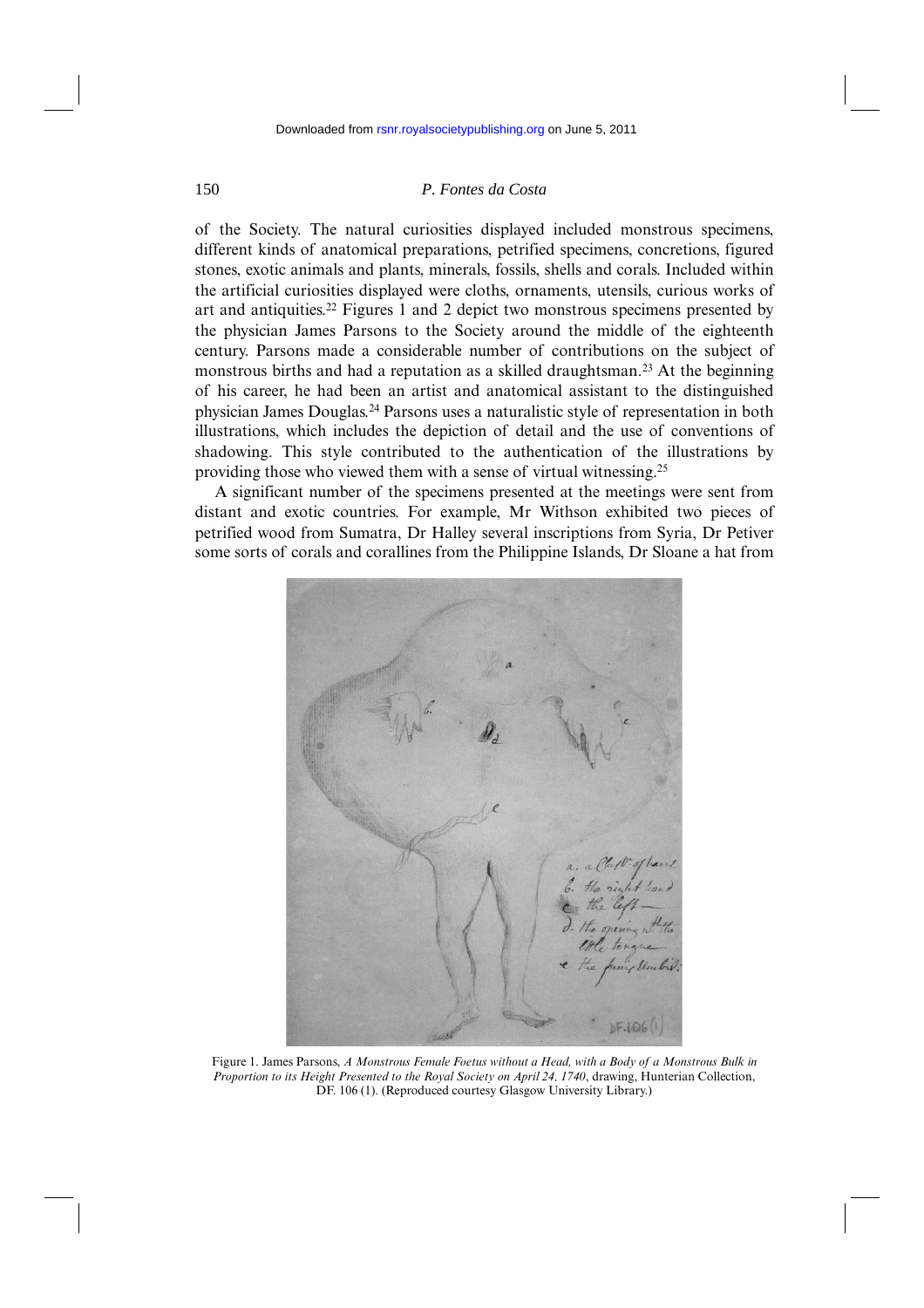

Figure 2. James Parsons, 'Sheep with a Monstrous Horn Showed Alive to the Royal Society, 1755–1756', engraving, in *Philosophical Transactions* **49**, 183–186 (1755–56).

China, Mr Haistwell a bird of paradise from the East Indies, Mr Richard Graham a large spider from the West Indies, and Lord Cavendish a large topaz from Peru.<sup>26</sup>

The status of a curiosity was, in some cases, due not to the intrinsic rarity of the specimen but to remarkable histories related to them. In this group were, for example, the piece of a bone that came out of a woman's throat, shown by Dr Sloane; some bones found in the human heart of a person who died of a shortness of breath, shown by Dr Tyson; a worm taken out of the guts of a black hog, shown by the Revd William Derham; and the bullet with which his father had been shot through the jaw into the mouth, shown by Lord Carpenter.27

Hence, most of the specimens presented at the meetings shared the exotic and/or rare attributes that recent scholarship has shown to be typical of the objects traditionally displayed in a cabinet of curiosities.<sup>28</sup> In a similar way, the exhibitions were not restricted to natural specimens but also included artificial curiosities.

The status of a curiosity or the rarity of the specimens was not always clear. This is particularly true of anatomical preparations of commonly observed productions of nature such as the preparations of blood vessels of the lungs in a frog, presented by the surgeon William Cowper; of a human heart, presented by Dr Douglas; of the uterus and parts of generation of a woman, presented by the surgeon William Cheselden; and of the uterus of a foetus presented by Dr Nicholls. When special techniques of injection were used to obtain anatomical preparations, their status as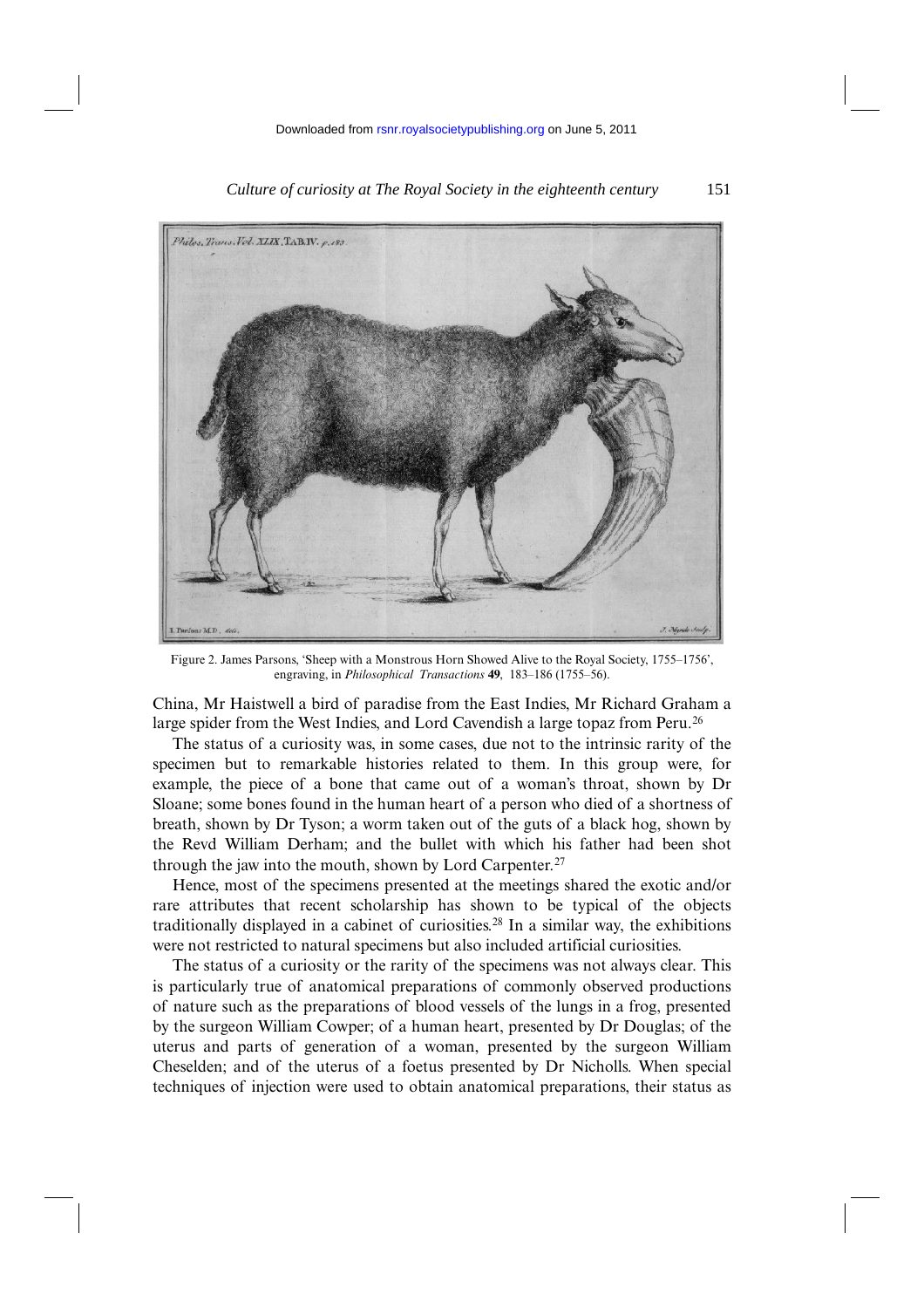curiosities was more apparent. This was due not only to their uniqueness but also to the spectacular visual effect of many of these preparations.

The natural curiosities presented at meetings therefore covered an ample spectrum of specimens. At one end were the more entertaining exhibitions such as a dog that 'pronounced several words in English, French and High Dutch and repeated all letters of the Alphabet very distinctly', presented by 'a German'.29 At the other were the exhibitions with a more educational, research purpose, such as the anatomical preparations presented at the meetings by physicians and surgeons. These included anatomical preparations of monstrous births and other extraordinary phenomena of nature.

However, it is difficult and indeed incorrect to make a clear distinction between the entertaining and the educational or investigative aspects of these different exhibitions. First, the displays presumably had a variety of functions for the Fellows attending the meetings. Secondly, the notion of 'learned entertainment' used by the Fellows in the period supposed precisely an alliance of learning with entertainment. The satisfaction of curiosity was also not necessarily adverse to social utility, because several reports and exhibitions presented at the meetings of the Society were described as curious and useful.

The element of spectacle was particularly evident when important persons attended the meetings of The Royal Society. They were then not only entertained with the display of curiosities of nature but also with the demonstration of experiments. For example, when the ambassadors of Spain, Sicily and Venice visited the Society on 16 February 1716 they were 'entertained with an anatomical curiosity' shown by James Douglas.<sup>30</sup> Soon afterwards, John Theophilus Desaguliers entertained the Imperial Envoy Count Volkra with 'some of the more curious experiments'.31 At another meeting when the Prince of Wales and the Duke of Lorraine were present, Dr Frobenius was chosen to present some experiments on phlogiston and the 'transmutation of phosphorus', and Stephen Gray to show experiments on electricity.<sup>32</sup> In addition, after the Prince of Modena had been elected a Fellow he 'was entertained with Gray's electrical experiments' and John Theophilus Desaguliers showed him 'his new Planetarium'.33 The presentation of natural philosophy as public spectacle at The Royal Society was not restricted to these more formal occasions. The minutes of the Society refer to the 'entertainment of the Society' with experiments at several other meetings.

The entertainment aspect of natural philosophy was already part of the Society's earlier history. The spectacular qualities of the phenomenon of phosphorescence were often exploited at the Society's early meetings.<sup>34</sup> The love of the marvellous also appeared within eighteenth-century natural philosophy and was used by successful lecturers to attract their audience, especially during the earlier part of this period before this came to be viewed as a threat to social order.<sup>35</sup> Simon Schaffer has pointed out that the understanding of the market of natural philosophy in eighteenth-century England challenges the received distinction between superficial display and serious instruction.36

At least part of the electrical experiments performed at the meetings of The Royal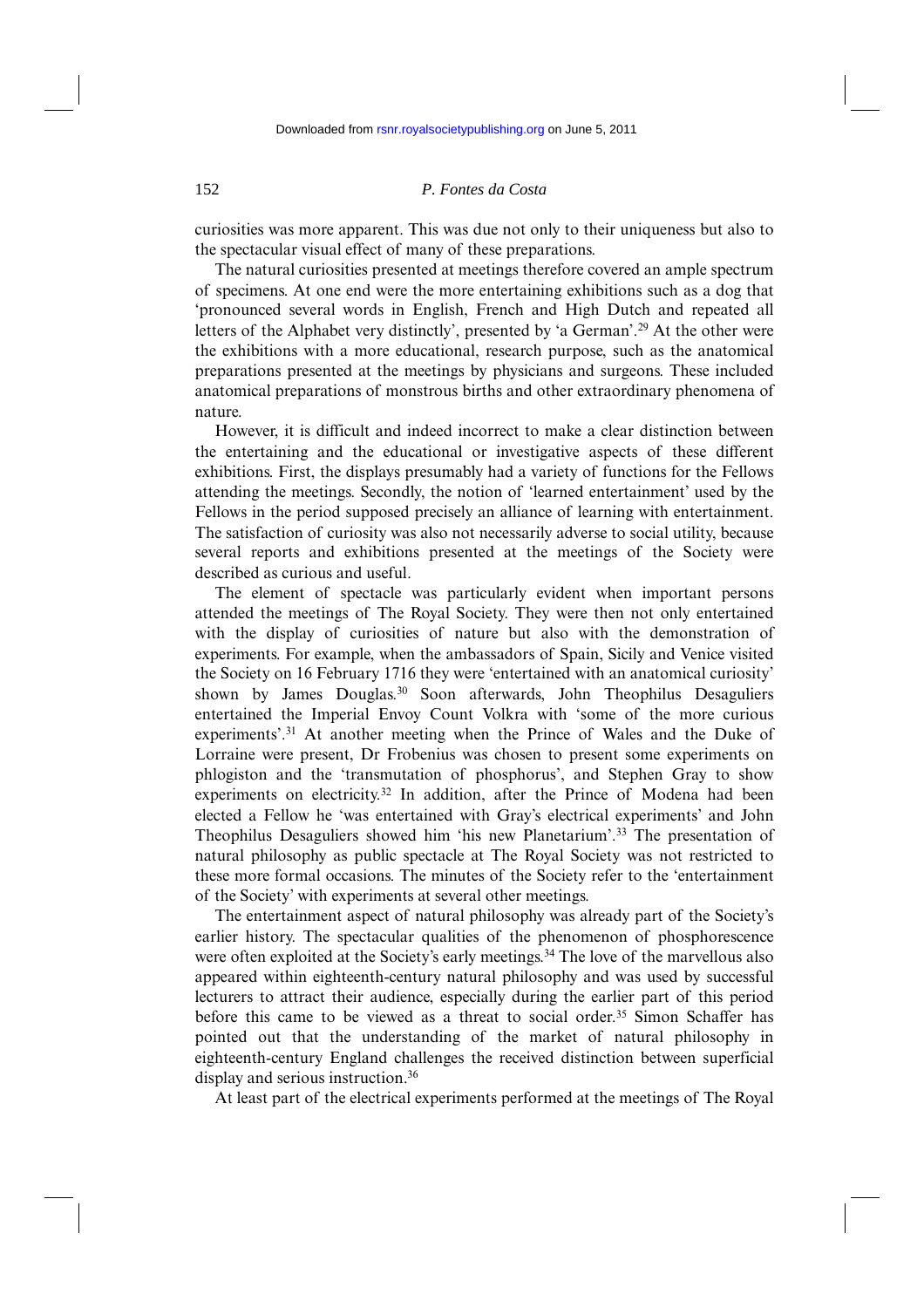Society were also conceived of as demonstrations for a general audience. Several demonstration devices were presented at the meetings, such as Desaguliers's machine for explaining the tides from the joint operation of the Sun and the Moon, the celestial globe of Mr Senex [*sic*] for showing the position of 'the starry sphere', and Desaguliers's new planetarium.<sup>37</sup> Indeed, the machines and instruments of the Society were kept together with the collection of natural and artificial curiosities in the Repository of the Society.

The relationship between The Royal Society and the public market of natural philosophy has also been brought to light. Larry Stewart has pointed out that the Society's curators of experiments, Desaguliers and Francis Hauksbee, pioneered the presentation of lectures and experimental displays in London coffeehouses and inns.38 Moreover, he has emphasized how entertainment had to be ensured in Desaguliers's public lectures. Desaguliers himself acknowledged the close relationship between entertainment and learning in the instruction of natural philosophy: 'a great many Persons get a considerable Knowledge of Natural Philosophy by Way of Amusement; and some are so well pleas'd with what they learn that Way, as to be induc'd to study Mathematicks, by which they at last become eminent Philosophers.'39

The possibilities of natural philosophy for learned entertainment with the use of magnetic instruments and experiments have also been shown.40 Patricia Fara has pointed out that fine and exceptional lodestones were considered precious items in cabinets of curiosities, and she has emphasized the spectacular dimension of some of the magnetic displays at the Society; in particular, how Gowin Knight performed like 'a prestidigitator at the Royal Society, dramatically displaying how he could almost magically alter the polarity of pieces of loadstone, and vividly using stage props like keys and swords to demonstrate the power of his new magnets'.<sup>41</sup>

However, the aforementioned studies and examples do not imply that the practices of displaying natural or artificial curiosities and experiments or machines at The Royal Society in the eighteenth century necessarily complemented each other, or that they necessarily reached the same audience. Nevertheless, the salient point is that both were able to combine aspects of entertainment and education.

# **CURIOSITIES OF NATURE AND SOCIABILITY**

At the ordinary meeting of The Royal Society on 7 January 1719, an account was read by Mr Brecknock, an apothecary from Lincolnshire, concerning a woman who had a new set of teeth at the age of 66 years. On this occasion, the President, Isaac Newton, mentioned a 'like case of his own remembrance' which had happened some years before to an aged woman near Cambridge. This was not the only occasion on which Newton intervened after the reading of this type of report. At two other meetings, he also contributed personal observations about a worm found in the head of a dog and about 'a Person who died with drinking Brandy whose Limbs remained flexible after death.'42 Similarly, at one of the meetings Edmund Halley intervened in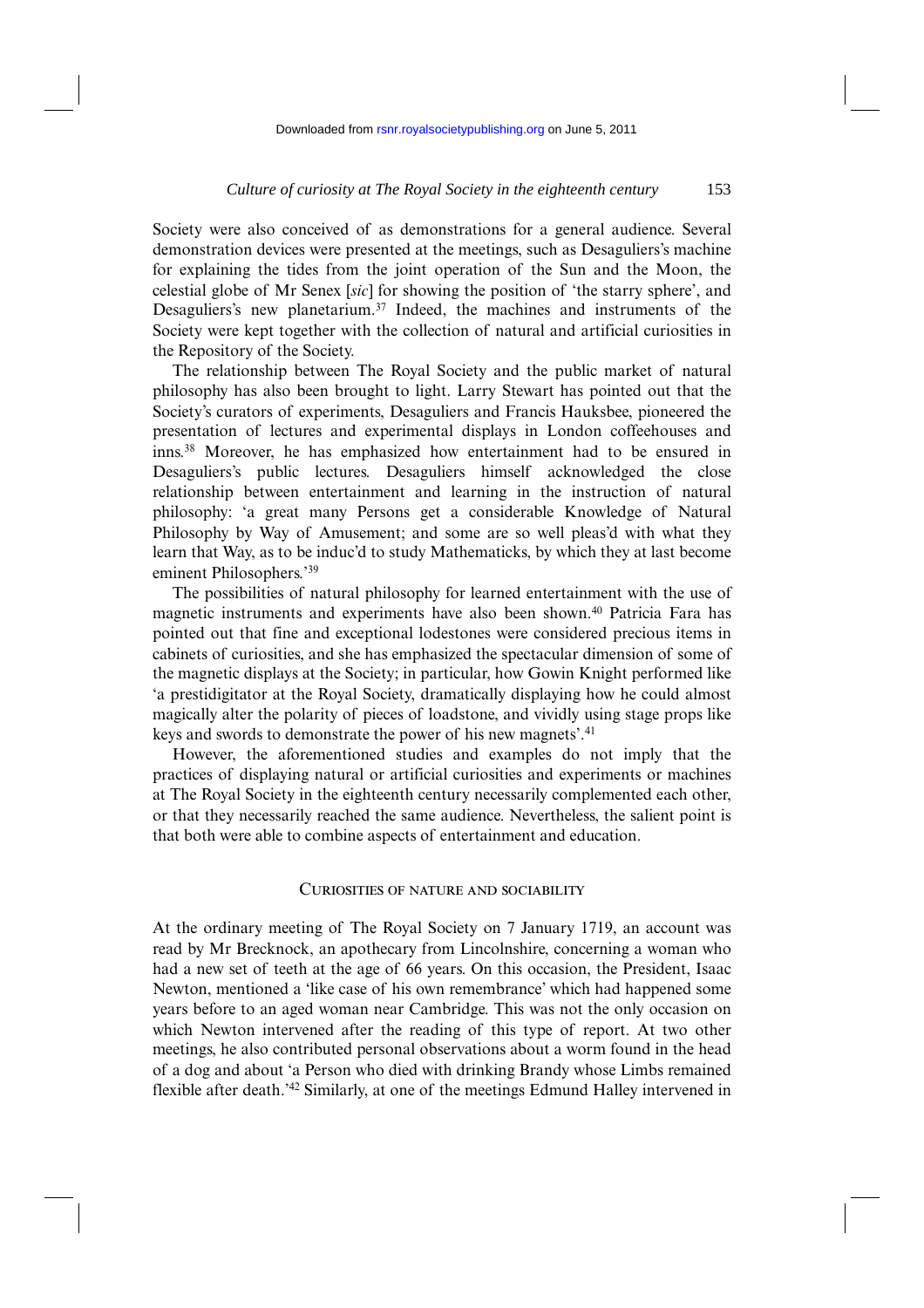a discussion about the origin of monsters through the power of the mother's imagination. He reported the case of one Mrs Colson, who, having been in great danger of receiving a kick from the heel of a horse as she passed behind him, went home and miscarried of a child that seemed bruised in the belly where the mother had apprehended the blow.43 To what extent should we understand Newton's and Halley's contributions as a manifestation of their engaged interest in reports of extraordinary phenomena of nature? Why, in any case, were they concerned to participate actively on these different occasions?

Research into the minutes of The Royal Society during the first half of the eighteenth century shows that the reports and exhibitions of extraordinary phenomena were precisely what motivated the most interventions from the Fellows attending the meetings. It also shows that most of these interventions, like Newton's and Halley's, consisted of the recollection of identical cases. Thus, the interventions of other Fellows after the reading of such reports had an important bearing on their authentication.44 This can be illustrated even better through Dr Stack's report concerning 'a Woman at sixty eight Years of age who had sufficient Milk in her Breasts to suckle Children'.45 On this occasion, Hans Sloane confirmed the account by assuring the Society that 'he had the Woman brought to him and having desired her to press the Nipple, there issued out real Milk'. Another Fellow, Mr Bogdam, took the opportunity to say that 'he once saw a Man, a labourer of about forty Years of age, who had Milk in one of his Breasts that he examined himself and was satisfied there was no deceit'.46 However, the role of these interventions in the process of authentication of extraordinary observations was not necessarily divorced from the fulfilment of other equally relevant aims for the Fellows. Another way of understanding these contributions is to consider that reports and exhibitions of extraordinary phenomena of nature enabled the exercise of civility and sociability encouraged by the Society.

The place of civility in the new societies promoting natural knowledge has attracted considerable scholarly attention.<sup>47</sup> Several scholars have emphasized its important role in achieving moderation in academic debate and suggested why this was a crucial goal in contrast to the disputations of university scholastics. In particular, Steven Shapin and Simon Schaffer have placed the appeal to the codes of civility regulating discourse and controversy at The Royal Society within the context of the Restoration years and they have examined it as a reaction against the dogmatism and enthusiasm of the Civil War and Interregum.<sup>48</sup> Lorraine Daston, on the contrary, has argued that 'there was nothing peculiarly English about the insistence upon polite and mild dealings with opponents in natural philosophy', stating that those attitudes had been expressed earlier and elsewhere.<sup>49</sup> Still, Daston's view does not deny the important role that a specific context like the first years of the Restoration might have had in a new amplification or readjustment of these attitudes.

In his more recent work, Shapin has further emphasized the defence of discursive moderation in the practice of natural philosophy in seventeenth-century England and its relation to gentlemanly codes of behaviour.<sup>50</sup> In this context, opposition and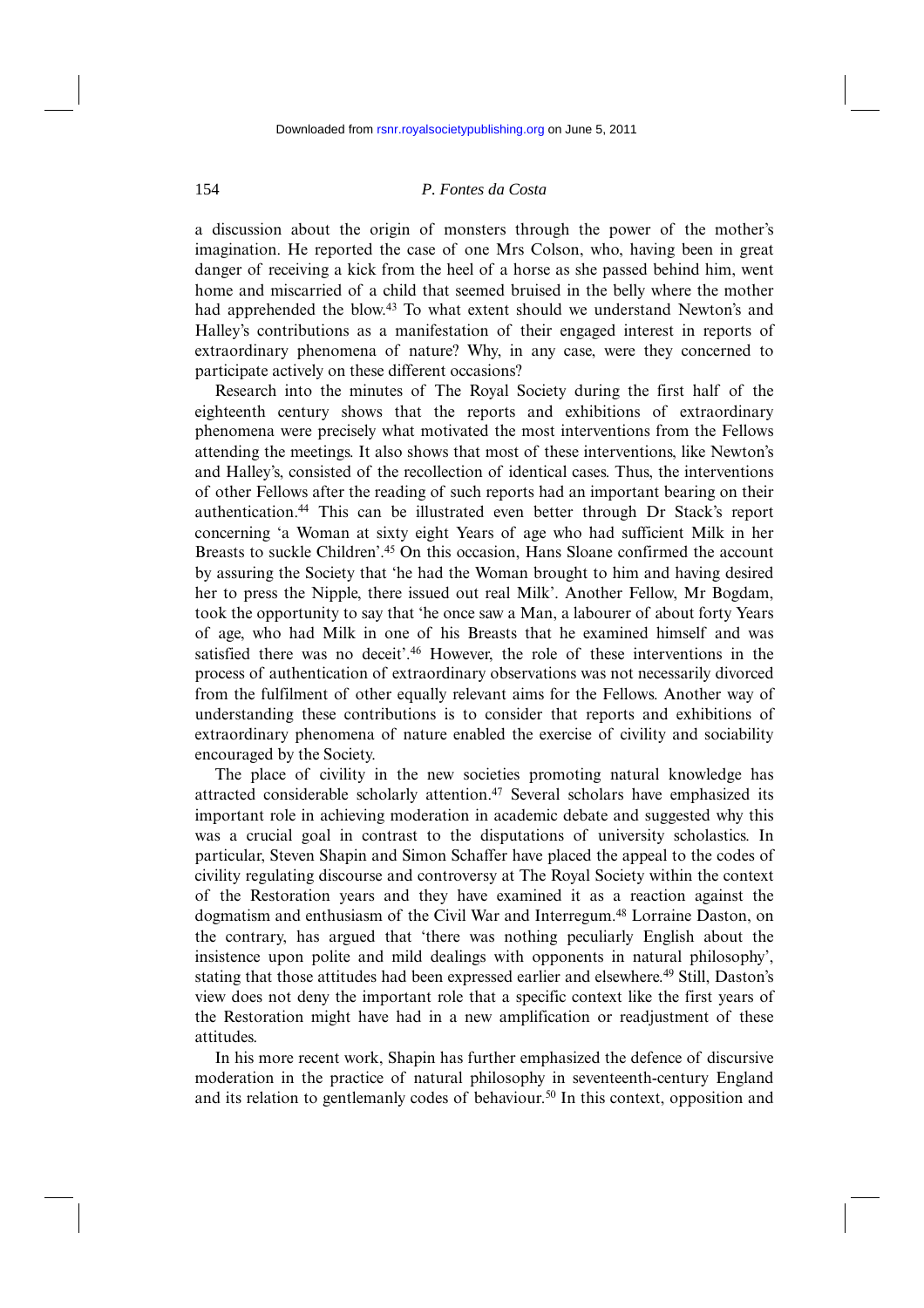discourse that were too precise and demanded too much accuracy in understanding or technical competence was considered to be a violation of these codes. Some recent cultural studies on 'early modern' Italian natural philosophy and natural history have called attention to the courtly and sociable aspects of these practices.<sup>51</sup> In particular, Paula Findlen has shown that curiosity was also a specific social attribute and that cabinets of curiosities were also '*conversable spaces*'.52

With the introduction of the language and discourse of 'politeness' in the late seventeenth and early eighteenth centuries, civility assumed a new form and dimension in English society.53 Politeness was a contemporary notion of how people should behave and interact socially that enabled the distinguishing of the polite from the 'common' and 'vulgar'. Similarly, politeness was strongly associated with a particular form of conversation that favoured not only moderation but also the desire to please and be admired. Moreover, politeness involved a concept of sociability in which entertainment and instruction were intimately connected.

The Royal Society's motto, 'Nullius in verba', proclaimed its notion of the limited value of words, hypotheses and theories in the making of natural knowledge. Instead, the Society promoted the direct observation of nature and the probing of her by experiment.<sup>54</sup> As several historians have noted, the new concern with observations and experiments was an effective way of avoiding disputes.<sup>55</sup> One of the attractions of the display of curiosities of nature at the meetings resided precisely in their materiality. Moreover, in comparison with some of the experiments that were also displayed at the meetings, the exhibition of curiosities had the advantage of appealing to a more general audience, thus rendering them more suitable subjects of polite discourse at the Society. As a popular treatise on politeness stated, those that 'are fond of talking, and desire to be hear'd with pleasure, ought to seek subjects proper to regale the Curiosity of others, and always keep them in expectation'.56 Similarly, William Winstanley's *New help to discourse* (1669) included a section entitled 'A Discourse of Wonders, Foreign and Domestick', which covered accounts of storms, earthquakes, floods, volcanoes, and a selection of the famous monsters of the day.<sup>57</sup>

There are also several other reasons for the suitability of reports of extraordinary phenomena for the exercise of polite discourse. First, some of these reports were accompanied by material evidence that reduced their controversial status. Secondly, most of the reports restricted themselves to a clear description of the phenomena and avoided any mention of possible explanations. This is particularly clear in the case of monstrous births, because several explanations for their origin were known to exist but were not usually discussed in the reports.<sup>58</sup> Thirdly, the general interest in curious and extraordinary phenomena of nature, within and outside the Society, meant that the reading of reports of extraordinary phenomena generally offered more opportunities for contributions at the meetings, even for Fellows such as Newton and Halley who were mainly interested in natural philosophy. Thus, the apparent success at the Society of the exhibition of natural curiosities and of reports of extraordinary phenomena should also be viewed in relation to the sociable dimension of these meetings. This could also explain why the reading of papers of pure mathematics was seldom attempted there.<sup>59</sup>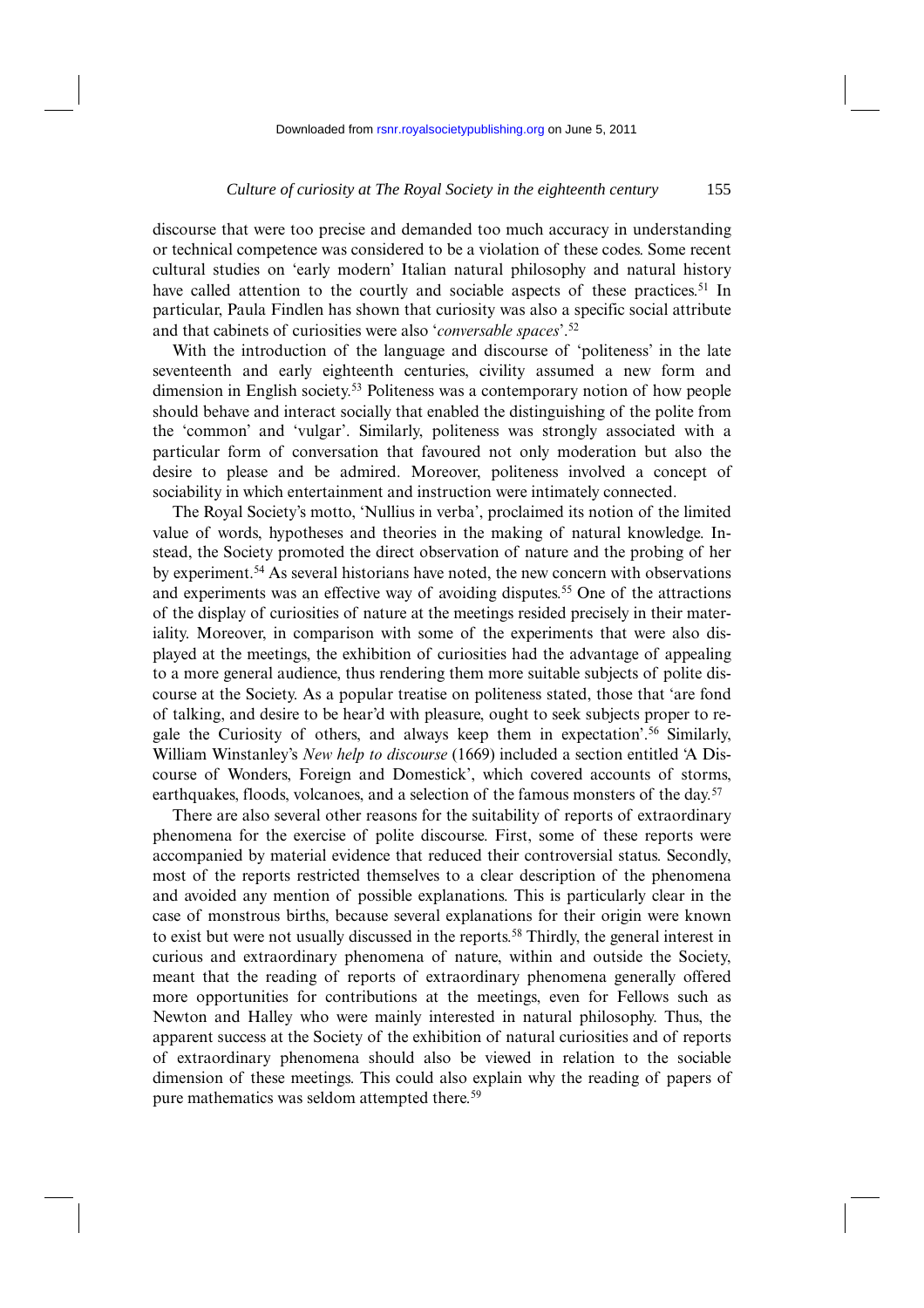Quentin Skinner has argued that the early Royal Society should be described as 'something much more like a gentlemen's club'.60 This interpretation has been further supported by Michael Hunter's comprehensive studies of the Society in the seventeenth century.<sup>61</sup> Using the words of a contemporary, he described the Society as 'a great assembly of Gentlemen'.62 He also illustrated this view with a passage from John Evelyn in which the Society is portrayed as 'an Assembly of many honorable Gentlemen, who meete inoffensively together under his Majesty's Royal Cognizance; and to entertaine themselves ingenuously, whilst their other domestique avocations or publique business deprives them of being always in the company of learned men and that they cannot dwell forever in the Universities'.63 Hunter's detailed studies of the early membership of the Society have shown that it 'was predominantly recruited from the professions, land and government, and was not particularly mercantile' and that 'in this it was typical of the more general leisured culture of London which filled the coffee-houses and theaters.'64

The history of The Royal Society in the eighteenth century has not received the same attention as the previous period. This problem was first addressed by David Miller who noted the dull image of the Society in the eighteenth century, as presented in standard survey histories. He also pointed to the concentration of recent studies on the prehistory and early history of the Society.65 Miller's work suggests that the image of 'a gentlemen's club' is still probably the most appropriate one for describing at least some of the activities of the Society in the eighteenth century. My research on the place of curiosities of nature at the Society supports this view. The close relationship between The Royal Society and the Society of Antiquaries is, in this respect, illustrative. In a historical survey of the Society of Antiquaries published in the first volume of its official journal in 1770, the editor relates how 'every Member, or whoever was admitted to be present, brought from time to time whatever they had of their own or of their Friends that was curious, or uncommon … on which, as they were handed round the Table, each gave his opinion'.66 There was a considerable overlap in membership of the two societies in this period, which suggests that some elements of the proceedings at the two societies were also similar.<sup>67</sup> Moreover, the same article informs the reader that the reason that the Society of Antiquaries 'renewed their meeting at the Mitre Tavern in Fleet-Street' in 1728 was precisely to conform 'with the desire of those Gentlemen who were also Members of the other Society, as to fix them to Thursday evening, after the Royal Society had broke up'.68

Finally, it should be emphasized that the opportunities for sociability and entertainment at the meetings of The Royal Society were not only sought by socalled 'amateurs'. The promotion of learned entertainment was an ideal for the majority of the Fellows. It permitted the exercise of true academic civility because it combined a social and academic function.<sup>69</sup> The interventions at the meetings were also an opportunity for making 'public' and ensuring the priority of observations that were then registered in the *Journal Books* of the Society.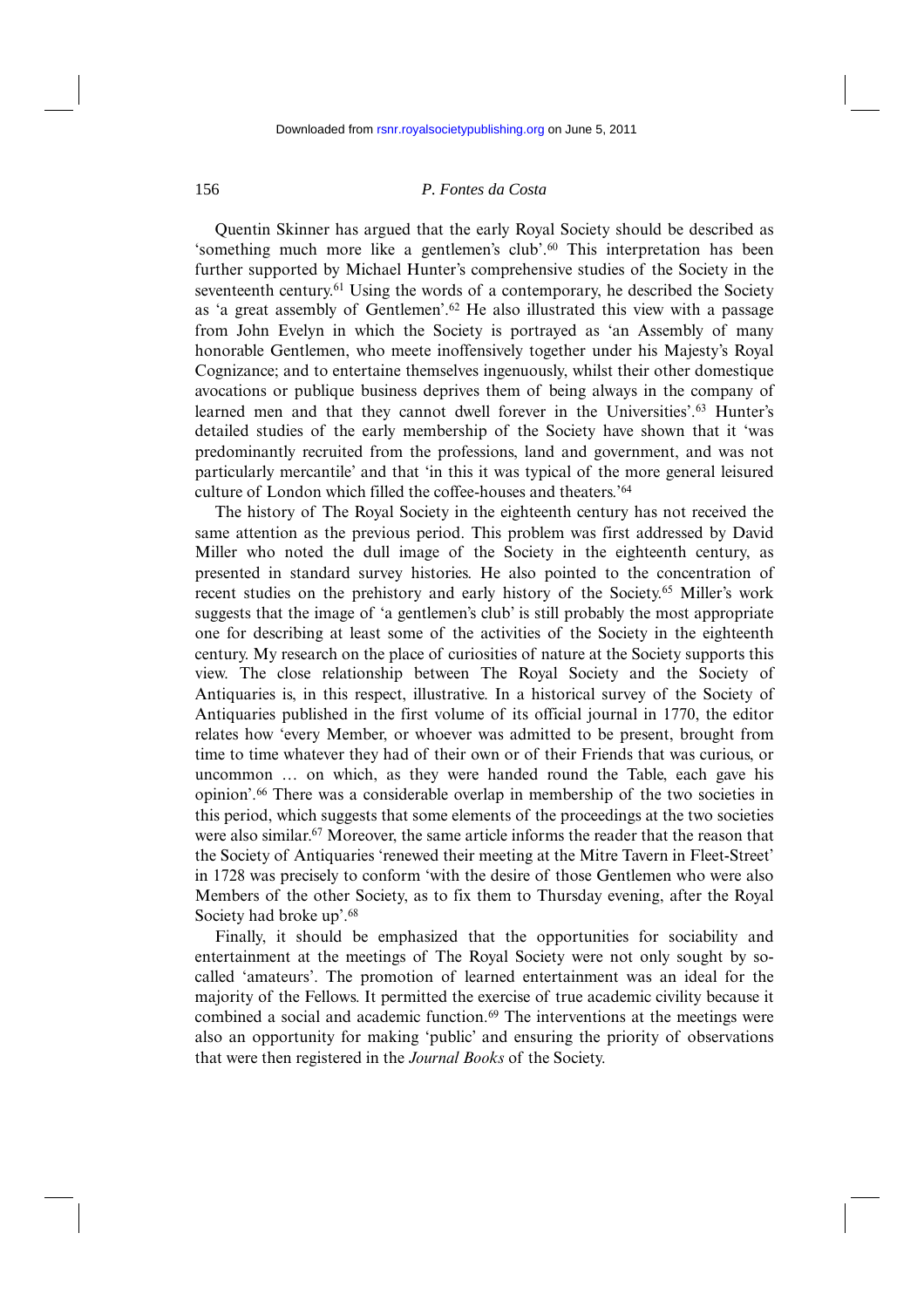# THE ECONOMY OF CURIOSITY

There were various reasons for, and interests involved in, the reporting of extraordinary phenomena of nature to The Royal Society. The motive most often presented by the author was the singularity of the observation *per se*, together with the fact that no similar cases had yet been reported to the Society.<sup>70</sup> In some instances, the author's stated motivation was to provide the *Philosophical Transactions* with instances comparable to those that had already appeared in the *Mémoires de l'Académie Royale des Sciences de Paris* or other periodicals.<sup>71</sup> Other authors, conforming to the rules of civility, offered their observations with requests for help and advice from the Fellows. For example, James Bate, a surgeon from Maryland, reported to the Society the case of the 'extraordinary metamorphosis observable in Colonel Barnes' negro Woman' so that the Fellows might communicate any 'further experiments' regarding this woman to him.<sup>72</sup> In this way, the emphasis on singularity or on the possibility of a collaborative enterprise was often used to enhance the potential value of the reports.73

The communication of reports of extraordinary phenomena of nature to The Royal Society, and especially their publication in the *Philosophical Transactions*, contributed to elevating the professional and social rank of surgeons and menmidwives whose professional and social status was below that of physicians.<sup>74</sup> Sometimes the author remarked how much was to be gained in terms of midwifery itself. Thus, in one of the reports published in the *Philosophical Transactions*, Starkey Myddelton remarked that 'although extra-uterine Conceptions have frequently appear'd from Cases of undoubted Authority, many of which stand now upon the Records of the Royal Society; nevertheless I have thought a Doctrine of so extraordinary a nature cannot be too strongly supported, as it is of the highest Consequence, as well in establishing the received Opinions of Conception in general; as in regulating the Judgment and Practice of those who are more particularly employed in the Business of Midwifery'.75

Not only surgeons and men-midwives stood to gain from the presentation of reports on monstrous births and other extraordinary phenomena. The communication to The Royal Society of a report of this type was often a good opportunity for physicians to exhibit their anatomical skills and medical knowledge. Daniel de Superville was elected a Fellow of the Society shortly after having communicated a paper with 'some Reflections on generation, and on Monsters' that is specifically mentioned in his certificate of election.<sup>76</sup> In a similar way, the first contribution of James Parsons to the Society, even before being elected, was an account of 'a monstrous Female Foetus without Head and with the Body of a monstrous bulk in proportion to its height' (figure 1).<sup>77</sup> Several months later he was elected a Fellow. Shortly afterwards he also published a dissertation on hermaphrodites, which he dedicated to the President, Council and Fellows of The Royal Society.78

In general, social prestige and academic recognition were sought in reporting monstrous births and other extraordinary phenomena. This was particularly evident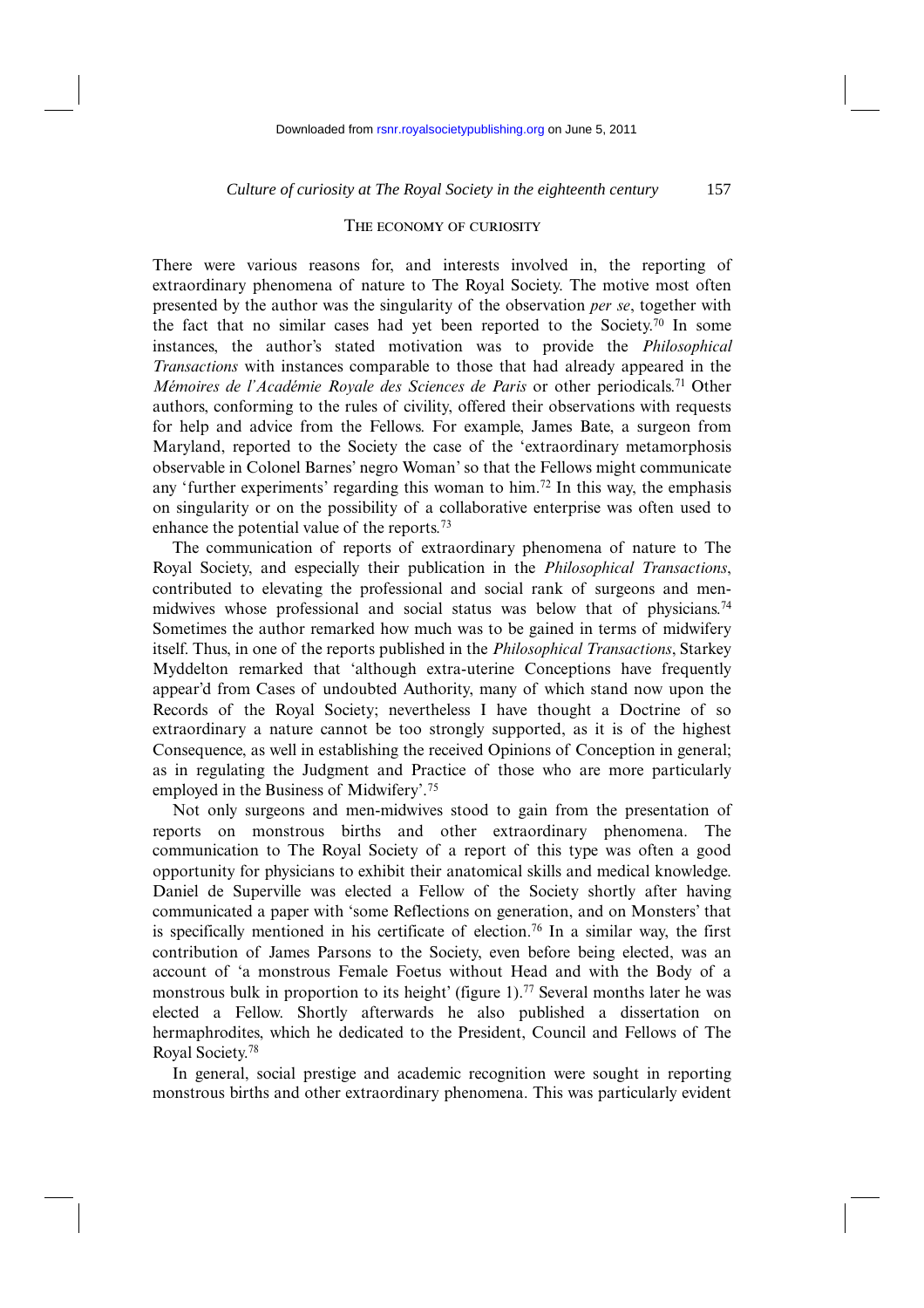with reports resulting from visits abroad such as the Grand Tour in which the exercise of curiosity had an important place.<sup>79</sup> An example is the letter from Dr Philip Broynius with an account of what remarkable things he encountered on his journey to Italy, including a monstrous foetus preserved in spirits of wine that he saw in the Duke of Florence's Repository.80 In addition, the Grand Tour was sometimes used by the Fellows to obtain further information about the curious specimens under their study.

In his *Diary*, John Evelyn described with consternation the fate of a medal collection, which after the death of the collector was 'thrown about the house … for children to play at counter with.'81 In fact, one of the problems of private collections was the likelihood of their dispersal after the death of their owners. Thomas Clerk stated the advantage of donation to an institutional collection such as The Royal Society's Repository: 'that the Donors will be thereby entitled not only to have their names recorded in the Minute Books of one of the best intended Societies of Europe and that bears no inconsiderable reputation amongst all the learned World abroad, however, disregarded by some here at home: But also to meet with convenient opportunities of having their Donations carefully preserved for the Benefit and Satisfaction of Posterity'.82

An even more significant point was that curiosities of nature were often used as tokens in the structure of credit and reward within the community associated with The Royal Society. The minutes of the ordinary meetings show that a considerable number of natural and artificial curiosities were offered to the Society during the first half of the eighteenth century. They show that a substantial number of these were given by active members of the Society residing in London, such as Hans Sloane, John Woodward, Martin Lister, Edward Tyson and Cromwell Mortimer, some of them engaged in the activity of collecting. Their offerings presumably had a positive influence on their position within the Society. At the same time, the opportunities for displaying curiosities at the meetings seem to have also been used by some of the Fellows to advertise their own collections. This is particularly evident with Sloane, who presented at the meetings a remarkable number of specimens from his museum.83 These exhibitions might have had a role in the notoriety that his museum acquired in the period.<sup>84</sup> Raymond Stearns has even suggested that some of the specimens offered to the Society found their way into the private collection of Sloane when he was president of the Society.85

Fellows or correspondents residing in the British colonies offered a considerable number of natural and artificial curiosities to The Royal Society. Their presents testify to the intimate connection between the commercial enterprise of overseas trade and the philosophical one of collecting foreign curiosities. As Raymond Stearns has pointed out, many Fellows were investors in, and officers of, the great English trading companies of the time, and The Royal Society itself invested funds in these companies.86 Indeed, some of the specimens were donated by members of the East India Company and the Royal African Company.87 Stearns has also shown that between 1663 and 1783, 53 Fellows of The Royal Society were elected from the British colonies of North America and that 20 of these were chosen primarily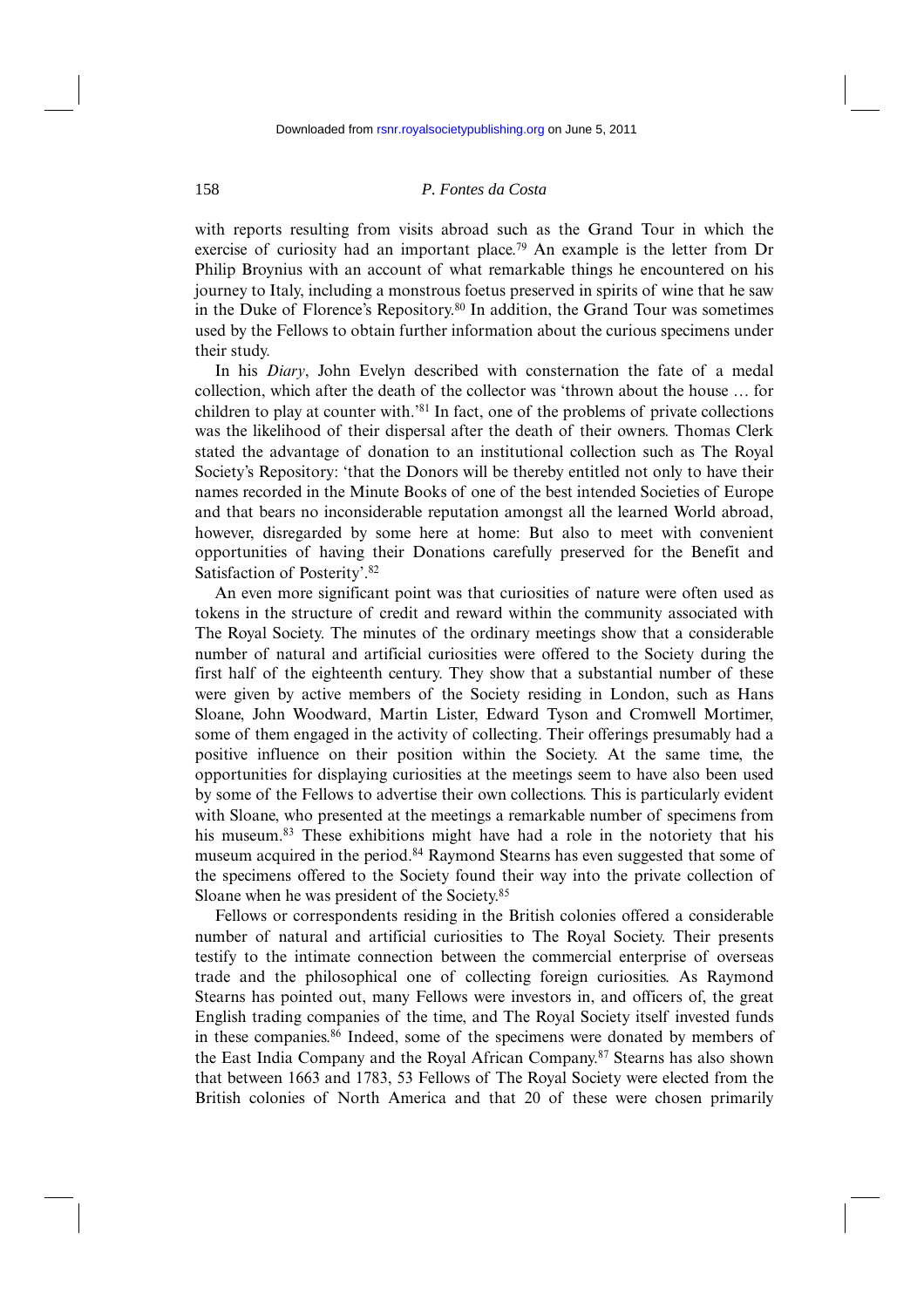because of their position as governors in these colonies.<sup>88</sup> In fact, the minutes of the meetings indicate that a number of governors such as Governor Collet, Governor Nicholson and Governor Burnet offered natural and artificial curiosities to the Society during the first half of the eighteenth century.<sup>89</sup> It is therefore not surprising that Nicholson and Burnet were rewarded with Fellowships of the Society.90 John Winthrop, a Fellow living in New London, Connecticut, donated to the Society a collection containing 364 items.<sup>91</sup> This collection furnished specimens for display at several meetings during the winter of 1736.<sup>92</sup> The Society rewarded Winthrop by exempting him from the payment of his membership fees and dedicating the 40th volume of the *Philosophical Transactions* to him.93

British captains also offered some natural and artificial curiosities to The Royal Society. Capt. Goshin sent the Society a box of blue stone used to make a beautiful blue colour; Capt. Legge a precious stone in November 1739, and Capt. William Walker a 'large parcell' of natural curiosities from the Spanish Main, together with a curious piece of hydrography, being a plan of the Bay of Honduras.<sup>94</sup>

The donors of natural and artificial curiosities were Fellows and correspondents from various occupational and social backgrounds. They included Isaac Newton, who donated a small bird brought from Pennsylvania, and William Oliver the vipercatcher, who donated 'three female Vipers with their young and a Box of young Snakes'.95 Moreover, some of the gifts were the result of exchanges between The Royal Society and other learned societies. For example, in 1697 William Molyneux sent to the Society an octagonal pillar taken from the Giant's Causeway in return for its offer to 'bestow on the Dublin Society such duplicates or Rarities as can be spared out of the Repository'.96

'Humble people' who had special permission to attend the meetings also provided specimens for exhibition at the meetings of the Society. In exchange, they usually received a sum of money: 'a Man' showed a monstrous pig, 'a Gentleman's Cook who received a crown' showed two hearts and a double liver of a chick, 'a Man who received 10 shillings' showed a monstrous calf, 'a poor Woman who was ordered a crown' showed a double kitten joined at the breast having one head and two bodies distinct and 'a Man who received two guineas' showed a boy with a preternatural conformation of the whole skin.<sup>97</sup> Monstrous births and other curiosities of nature also were exhibited at the Society by showmen engaged in presenting curiosities to a more general audience.<sup>98</sup> In return for the exhibitions at the Society, the showmen used the name of the Society in the advertisements for their shows.

Ultimately, the reports and exhibitions of monstrous births and other curiosities of nature appealed to a large audience of Fellows from a variety of social and educational backgrounds. As mentioned in the previous section, they were particularly notable for providing 'learned entertainment' to the Fellows. At the same time, the Fellows assisted the process of validation of extraordinary phenomena of nature.<sup>99</sup> Thus, both individual and institutional gains are crucial considerations in understanding the place of curiosities of nature at The Royal Society during this period.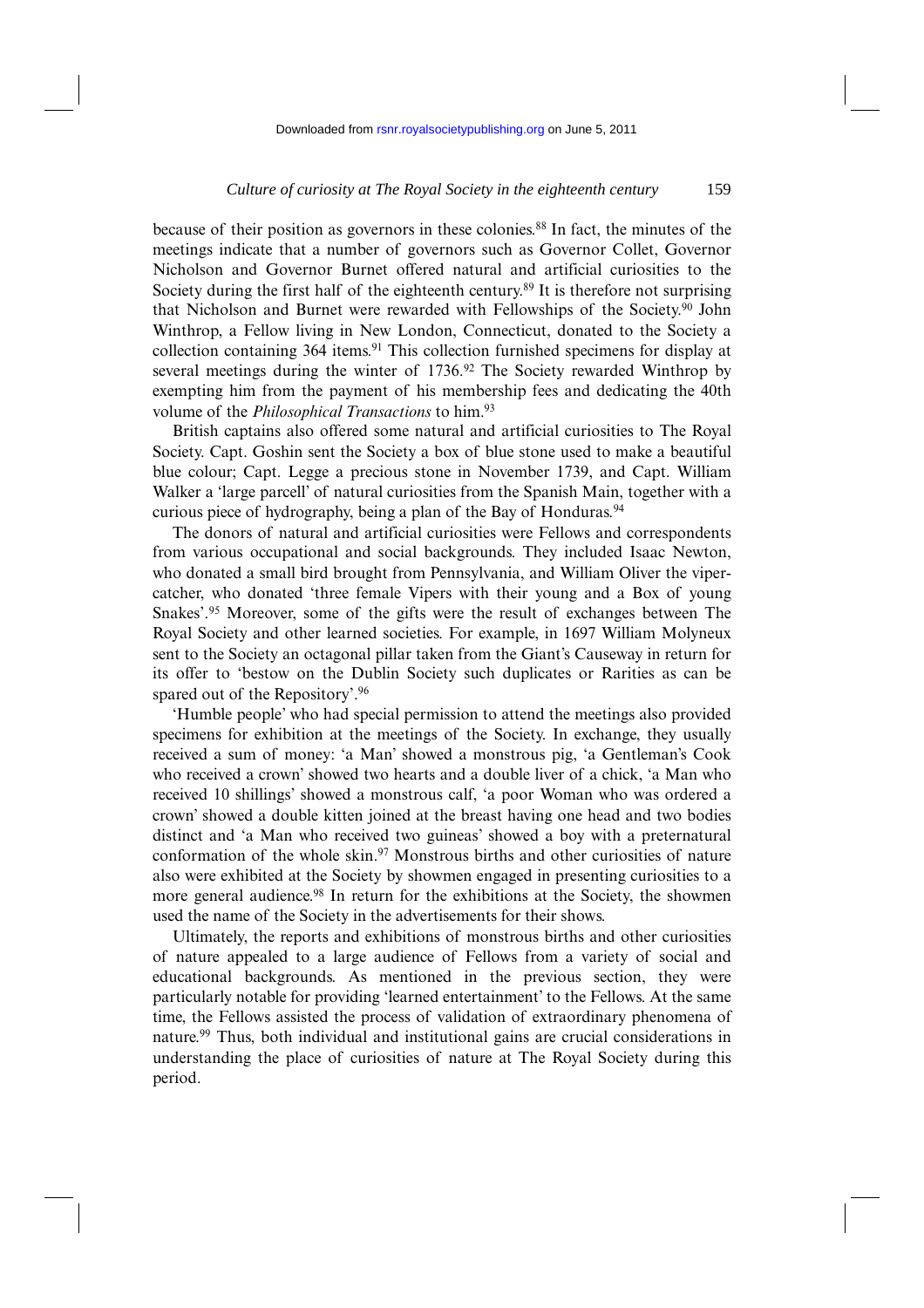#### **CONCLUDING REMARKS**

This paper has revealed the importance of the reporting and display of curiosities of nature at The Royal Society during the first half of the eighteenth century. It has shown that the success of these practices was based largely on their multiple roles within the Society. They promoted not only the compilation of nature's history and medical inquiry, but also the instruction, polite discourse and entertainment of the Fellows. Moreover, they served as valuable commodities in the economy of favours associated with the Society and strengthened the authority of medical practitioners and lecturers. In addition, the authentication of curiosities of nature at the meetings offered the Society a unique opportunity to act as a corporate body. The place of curiosities of nature at The Royal Society therefore shows the variety and intricacy of elements involved in the making and diffusion of natural knowledge in the period.

Preliminary research suggests that the exhibitions of curiosities at the meetings were progressively reduced during the second half of the eighteenth century. Similarly, the collecting activities of the Society decreased and were eventually abandoned with the offer of its Repository to the British Museum in 1779. These shifts indicate that the production of knowledge became less bounded by the physical setting of the Society. The decrease in exhibitions at the meetings and in the collecting practices of its members suggests significant changes in the Society's selfimage and in its concept of knowledge.

One of the implications of this is that the documentation of nature in all its forms and manifestations seems to have become a less important function for the Society during the second half of the eighteenth century. Correspondingly, more stringent and sceptical attitudes in the assessment of knowledge become critical to the Society's self-image and its public reputation. These changes probably contributed to the redefinition of what counted as knowledge at the Society. They also suggest a significant decline in the role of The Royal Society as a place for sociability, and that the practice of learned curiosity moved to other institutions such as the Linnean Society of London.<sup>100</sup>

#### **NOTES**

1 Some relevant contributions on the history of curiosity include K. Pomian, *Collectors and curiosities: Paris and Venice, 1500–1800* (Polity Press, Cambridge, 1994); N. Thomas, 'Licensed curiosity: Cook's Pacific voyages', in *The cultures of collecting* (ed. J. Elsner and R. Cardinal), pp. 116–136 (Reaktion Books, London, 1994); K. Whitaker, 'The culture of curiosity', in *Cultures of natural history* (ed. N. Jardine, J. Secord and E. Spary), pp. 75–90 (Cambridge University Press, 1996); L. Daston and K. Park, *Wonders and the order of nature, 1150–1750*, especially chapter 8 (Zone Books, New York, 1998).

5 See N. McKendrick, 'The comsumer revolution of eighteenth-century England', in *The birth of a consumer society: the commercialization of eighteenth-century England* (ed.

<sup>2</sup> K. Pomian, *op. cit.* (note 1), p. 59.

<sup>3</sup> N. Thomas, *op. cit.* (note 1), pp. 123–124.

<sup>4</sup> E. Burke, *A philosophical enquiry into the origin of our ideas of the sublime and beautiful* [1757], p. 21. (Basil Blackwell, Oxford, 1987).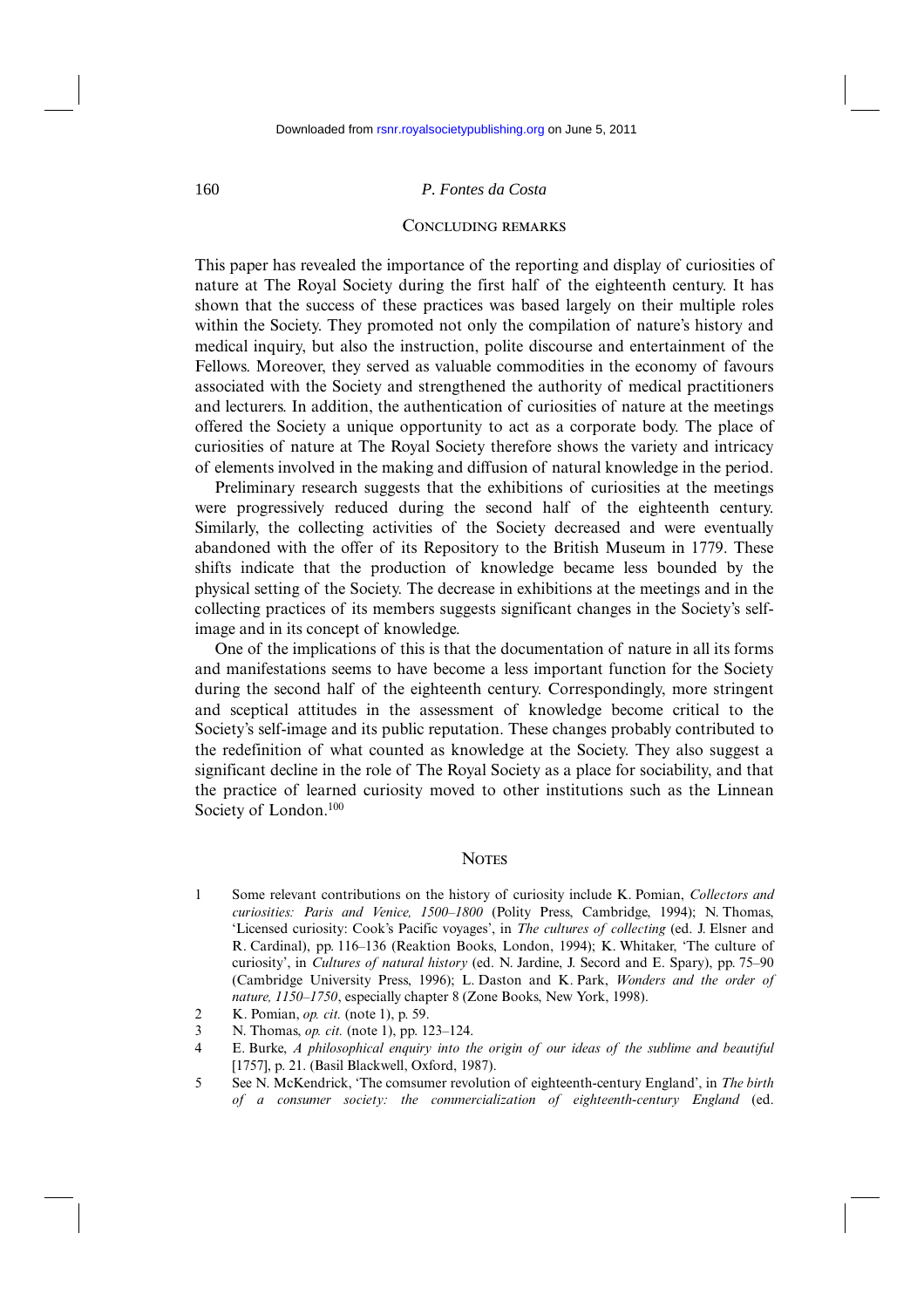N. McKendrick, J. Brewer and J.H. Plum), pp. 9–33 (Europa Publications, London, 1982); J. Brewer, '"The most polite age and the most vicious": attitudes towards culture as a commodity, 1660–1800', in *The consumption of culture, 1600–1800: image, object, text* (ed. A. Bermingham and J. Brewer), pp. 341–361 (Routledge, London, 1995).

- 6 C. Berry, *The idea of luxury: a conceptual and historical investigation*, chapter 6 (Cambridge University Press, 1994).
- 7 In his *Dictionary of the English language* (1755), Samuel Johnson defines 'curiosity' as 'inquisitiveness; inclination to inquiry' and to be 'curious' as to be 'inquisitive; desirous of information; addicted to enquiry'.
- 8 K. Pomian, *op. cit.* (note 1), p. 62.
- 9 The Royal Society's *Certificates of election*, Jan. 18, 1739; *ibid.*, March 20, 1740.
- 10 The letter was dated Florence, March 5, 1723, Royal Society's *Manuscript Letters*, D. 2. 15.
- 11 C. Ellis, 'An Account of a Young Lady Born Deaf and Dumb, Thought to Speak. That Costerus First Invented Printing, Anno 1430. Of the Physick Garden at Amsterdam, and the Chamber of Rarities at Boln [Sic.]. Of a Monstrous Birth. Of the Quarry at Maestricht. Fr. Linus's Dyals at Leige. The Cachot or Rooms cut in the Rock of the Castle in Namur. Sir Jo. Mandevill's Tomb at Leige. The Friesland Boy with Letters in his Eye', *Phil. Trans. R. Soc. Lond.* **23**, 1416–1418 (1702–03).
- 12 See, for example, R. Thoresby, *Museum Thoresbyanum* (London, 1713); R. Greene, *A particular and descriptive catalogue of the natural, and artificial rarities in the Lichfield Museum* (Lichfield, 1786); and D. Boneter, *Museum Boulterianum, A Catalogue of the Curious and Valuable Collection of Natural and Artificial Curiosities in the Extensive Museum of Daniel Boulter, Yarmouth* (London, 1794).
- 13 The Royal Society's *Journal Books*, Dec. 13, 1710; *ibid.*, May, 25, 1727; *ibid.*, June 16, 1703; *ibid.*, Nov. 21, 1734.
- 14 *Ibid.* (note 13), Nov. 23, 1738.
- 15 *Ibid.* (note 13), March 20, 1712.<br>16 **Reposition** was the Society's s
- 16 'Repository' was the Society's standard term for referring to its collection, and 'Museum' was used as the Latin equivalent of this. On the history of the Repository see M. Hunter, 'The cabinet institutionalized: the Royal Society's "Repository" and its backgound', in *The origins of museums: the cabinet of curiosities in sixteenth and seventeenth-century Europe* (ed. O. Impey and A. Macgregor), pp. 159–168 (Clarendon Press, Oxford, 1985); and *idem*, 'Between cabinet of curiosities and research collection: the history of the Royal Society's Repository', in *Establishing the new science: the experience of the early Royal Society*, pp. 123–244 (The Boydell Press, Woodbridge, 1989).
- 17 See G.R. De Beer, *Sir Hans Sloane and the British Museum* (Oxford University Press, New York, 1953); and M. Caygill, 'Sloane's will and the establishment of the British Museum', in *Sir Hans Sloane, collector, scientist, antiquary* (ed. A. MacGregor), pp. 45–68 (British Museum Press and Alistair McAlpine, London, 1994).
- 18 On English cabinets of curiosities, see A. MacGregor, 'The cabinet of curiosities in seventeenth-century Britain', in *The origins of museums: the cabinet of curiosities in sixteenth and seventeenth-century Europe* (ed. O. Impey and A. Macgregor), pp. 147–158 (Clarendon Press, Oxford, 1985); and K.R. Arnold, *Cabinets for the curious: practising science in early modern English museums*, unpublished PhD dissertation (Princeton University, 1992). J.M. Chalmers-Hunt (ed.), *Natural history auctions 1700–1792: a register of sales in the British Isles*, pp. 57–67 (Sotheby Parke Bernet, London, 1976) lists 133 natural history auctions between 1710 and 1800 in Britain. This register shows a great diversity of collectors, from surgeons, apothecaries and medical doctors to painters, antiquarians, dealers, 'ladies', 'gentlemen' and 'persons of distinction'.
- 19 *A Catalogue of the Collection of Natural History, some Antiquities, Books, Prints, Books of Prints, Anatomical and other Drawings of the Learned and Ingenious James Parsons* (London, 1792).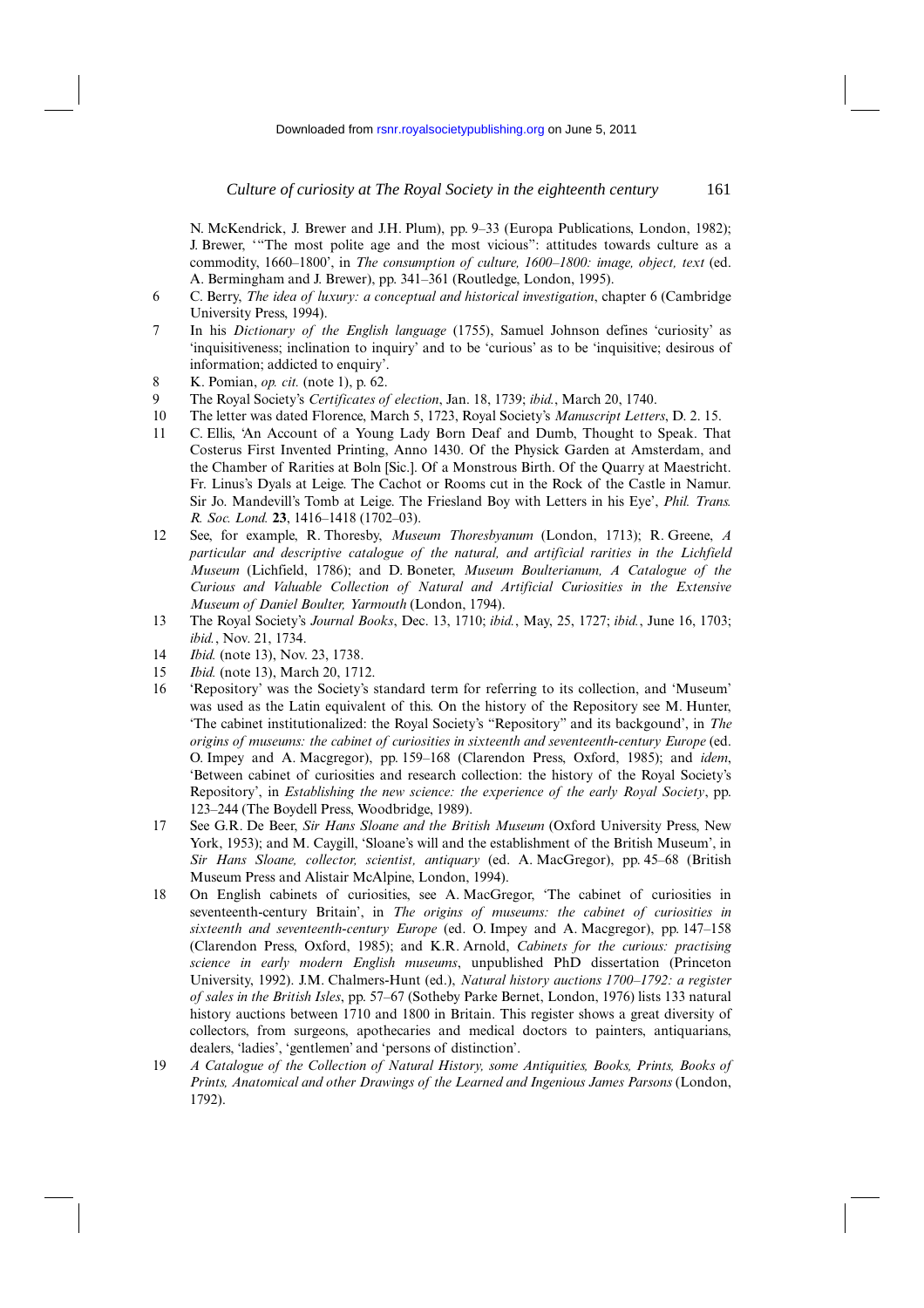- 20 An intermission of two or three weeks was usually taken at Christmas and again at Easter, and usually the Society held a long recess from early July until October. See *The Record of the Royal Society of London for the Promotion of Natural Knowledge*, 4th edn (The Royal Society, London, 1940).
- 21 *Op. cit.* (note 20), p. 289. The original statutes were enacted in 1663. During the next 90 years changes were made from time to time in the statutes but a new version was only drawn up in the year 1752. See *Diplomata et statuta Regalis Societatis* (1st edn, London, 1663; 2nd edn, London, 1752). An abstract of the original statutes is also included in T. Sprat's *History of the Royal Society*, pp. 144–148 (London, 1667).
- 22 See N. Grew, *Musaeum Regalis Societatis or a Catalogue & Description of the Natural and Artificial Rarities Belonging to the Royal Society and Preserved at Gresham College* (London, 1681); and The Royal Society's General Manuscripts, nos. 413–417.
- 23 Works on monstrous births by James Parsons include *A Mechanical Critical Inquiry into the Nature of Hermaphrodites* (London, 1741); 'An Account of a Preternatural Conjunction of Two Female Children', *Phil. Trans. R. Soc. Lond.* **45**, 526–531 (1749); and 'Account of a Sheep, Shewed Alive to the Royal Society, in November 1754, Having a Monstrous Horn Growing from his Throat', *Phil. Trans. R. Soc. Lond.* **49**, 183–186 (1755–56). K.B. Roberts and J.D.W. Tomlinson, *The fabric of the body: European traditions of anatomical illustration*, p. 433 (Clarendon Press, Oxford, 1992) provides a brief reference to Parsons's drawing abilities.
- 24 K.B. Thomas, *James Douglas of the pouch and his pupil William Hunter*, p. 16 (Piltman Medical Publishing, London, 1964). For a list of some of his drawings for Douglas see C.H. Brock, *Dr. James Douglas's papers and drawings in the Hunterian Collection, Glasgow University Library: a handlist* (Wellcome Unit for the History of Medicine, University of Glasgow, Glasgow, 1994).
- 25 On the naturalistic style of representation, see S. Alpers, *The art of describing: Dutch art in the seventeenth century* (John Murray, London, 1983), especially chapter 3; M. Kemp, '"The mark of truth": looking and learning in some anatomical illustrations from the Renaissance and eighteenth century', in *Medicine and the five senses* (ed. W.F. Bynum and R. Porter), pp. 25–60 **(**Cambridge University Press, 1993); L. Daston and P. Galison, 'The image of objectivity', *Representations* **40**, 81–128 (1992). On the notion of 'virtual witenessing', see p. 492 in S. Shapin, 'Pump and circumstance: Robert Boyle's literary technology', *Social Stud. Sci.* **14**, 481–520 (1984).
- 26 The Royal Society's *Journal Books*, July 14, 1703; *ibid.*, Dec. 8, 1703; *ibid.*, June 21, 1704; *ibid.*, Feb. 14, 1705; *ibid.*, Dec. 18, 1706; *ibid.*, Feb. 1, 1739; *ibid.*, May 17, 1739.
- 27 *Ibid.*, April 14, 1703; *ibid.*, Feb. 2, 1704; *ibid.*, Dec. 9, 1736.
- 28 See K. Pomian, *op. cit.* (note 1), pp. 45–64; P. Findlen, *Possessing nature: museums, collections and scientific culture in early modern Italy* (University of California Press, Berkeley, 1996); and L. Daston and K. Park, *op. cit.* (note 1), pp. 255–290.
- 29 The Royal Society's *Journal Books*, May 15, 1718.
- 30 *Ibid.*, Feb. 16, 1716.
- 31 *Ibid.*, March 8, 1716.
- 32 *Ibid.*, Nov. 25, 1735.
- 33 *Ibid.*, Nov. 6, 1736.
- 34 J. Golinski, 'A noble spectacle: phosphorus and the public cultures of science in the early Royal Society', *Isis* **80**, 11–39 (1989).
- 35 S. Schaffer, 'Natural philosophy and public spectacle in the eighteenth century', *Hist. Sci.* **30**, 1–43 (1983).
- 36 Schaffer has focused on electrical demonstrations in mid-eighteenth-century London and on demonstration devices in Georgian mechanics. See S. Schaffer, 'The consuming flame, electrical showmen and Tory mystics in the world of goods', in *Consumption and the world*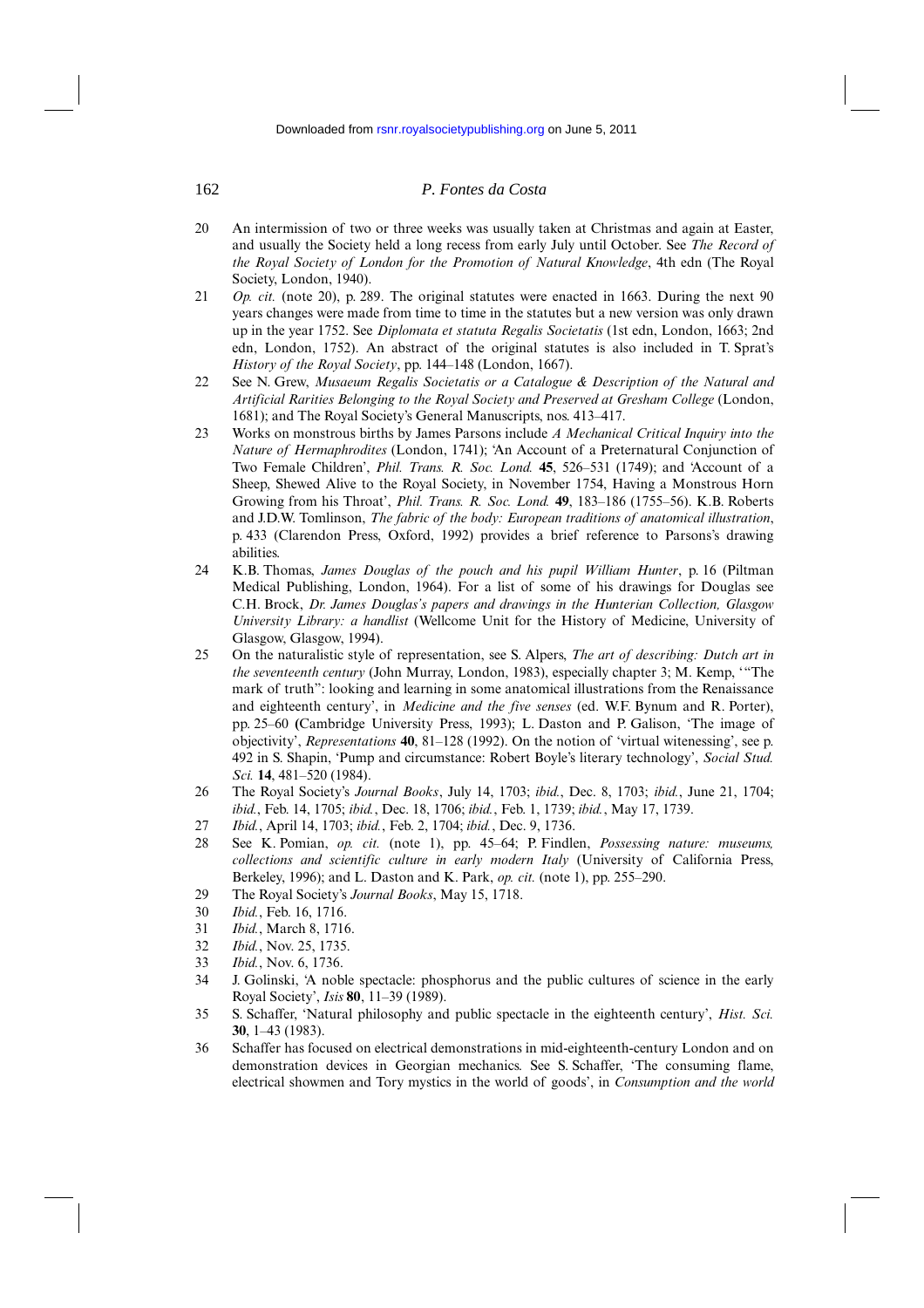*of goods in the eighteenth century* (ed. J. Brewer and R. Porter), pp. 489–526 (Routledge, London, 1992).

- 37 The Royal Society's *Journal Books*, March 16, 1738; *ibid.*, May 4, 1738; *ibid.*, Nov. 6, 1736.
- 38 L. Stewart, *The rise of public science: rhetoric, technology, and natural philosophy in Newtonian Britain, 1660–1750* (Cambridge University Press, 1992), especially chapters 4 and 5. On chemistry as public culture in Britain, see J. Golinski, *Science as public culture: chemistry and enlightenment in Britain, 1760–1820* (Cambridge University Press, 1992).
- 39 Quoted in L. Stewart, *op. cit.*, pp. 125–126.
- 40 See P. Fara, *Sympathetic attractions: magnetic practices, beliefs, and symbolism in eighteenthcentury England*, pp. 46–65 (Princeton University Press, 1996).
- 41 *Ibid.*, p. 55.
- 42 The Royal Society's *Journal Books*, Nov. 8, 1704; *ibid.*, Nov. 7, 1705.
- 43 *Ibid.*, Feb. 19, 1696. See also Halley, 'An Account of an Animal Resembling a Whelp Voided *Per Anum*, by a Male Greyhound, and of a Roman Altar', *Phil. Trans. R. Soc. Lond.* **19**, 316–318 (1695–97).
- 44 See P. Fontes da Costa, 'The making of extraordinary facts: authentication of singularities of nature at the Royal Society of London in the eighteenth century', *Stud. Hist. Phil. Sci.* (in the press).
- 45 The Royal Society's *Journal Books*, Jan. 10, 1730.
- 46 *Ibid.*
- 47 See S. Shapin and S. Schaffer, *Leviathan and the air-pump: Hobbes, Boyle, and the experimental life* (Princeton University Press, 1985); L. Daston, 'Baconian facts, academic civility, and the prehistory of objectivity', *Ann. Scholarship* **8**, 337–363 (1991); A. Goldgar, *Impolite learning: conduct and community in the Republic of letters 1680–1750* (Yale University Press, New Haven, 1995); S. Shapin, *A social history of truth: civility and science in seventeenth-century England* (Chicago University Press, 1995).
- 48 See S. Shapin and S. Schaffer, *op. cit.* (note 46), pp. 72–76; M. Hunter, *Science and society in Restoration England*, p. 29 (Greg Revivals, Aldershot, 1992). Larry Stewart presents a similar view in his *The rise of public science* (*op. cit.*, note 38), p. 8 (Cambridge University Press, 1992).
- 49 Daston, *op. cit.* (note 47), p. 353.
- 50 S. Shapin, *op. cit.* (note 47).
- 51 See J. Tribby, 'Cooking (with) Clio and Cleo, eloquence and experiment in seventeenthcentury Florence', *J. Hist. Ideas* **52**, 417–439 (1991); M. Biagioli, *Galileo, courtier: the practice of science in the culture of absolutism* (Chicago University Press, 1993); and Findlen, *op. cit.* (note 28).
- 52 Findlen, *op. cit.* (note 28), p. 100.
- 53 On politeness and eighteenth-century society, see N. Elias, *The court society* [1969] (transl. E. Jephcott), pp. 78–116 (Basil Blackwell, Oxford, 1983); J. Brewer, *The pleasures of the imagination: British culture in the eighteenth century*, pp. 101–112 (Harper Collins, London, 1997); and A. Walters, 'Conversation pieces, science and politeness in eighteenth-century England', *Hist. Sci.* **35**, 121–154 (1997).
- 54 Sprat, *op. cit.* (note 21**)**, pp. 111–115.
- 55 In particular, see P. Dear, '"*Totius in verba*": Rhetoric and authority in the early Royal Society', *Isis* **76**, 145–161 (1985); and Stewart, *op. cit.* (note 38), pp. 3–30.
- 56 Bellegarde, *Reflections upon the Politeness of Manners*, 2nd edn, p. 19 (London, 1710).
- 57 See p. 39 in K. Park and L. Daston, 'Unnatural conceptions: the study of monsters in sixteenth and seventeenth-century France and England', *Past and Present* **92**, 20–54 (1981).
- 58 See P. Fontes da Costa, *The experience of the singular at the Royal Society of London (1695– 1752)*, unpublished PhD dissertation, pp. 149–159 (University of Cambridge, 2000).
- 59 M.B. Hall, *Promoting experimental learning: experiment and the Royal Society*, *1660–1727*, p. 7 (Cambridge University Press, 1991).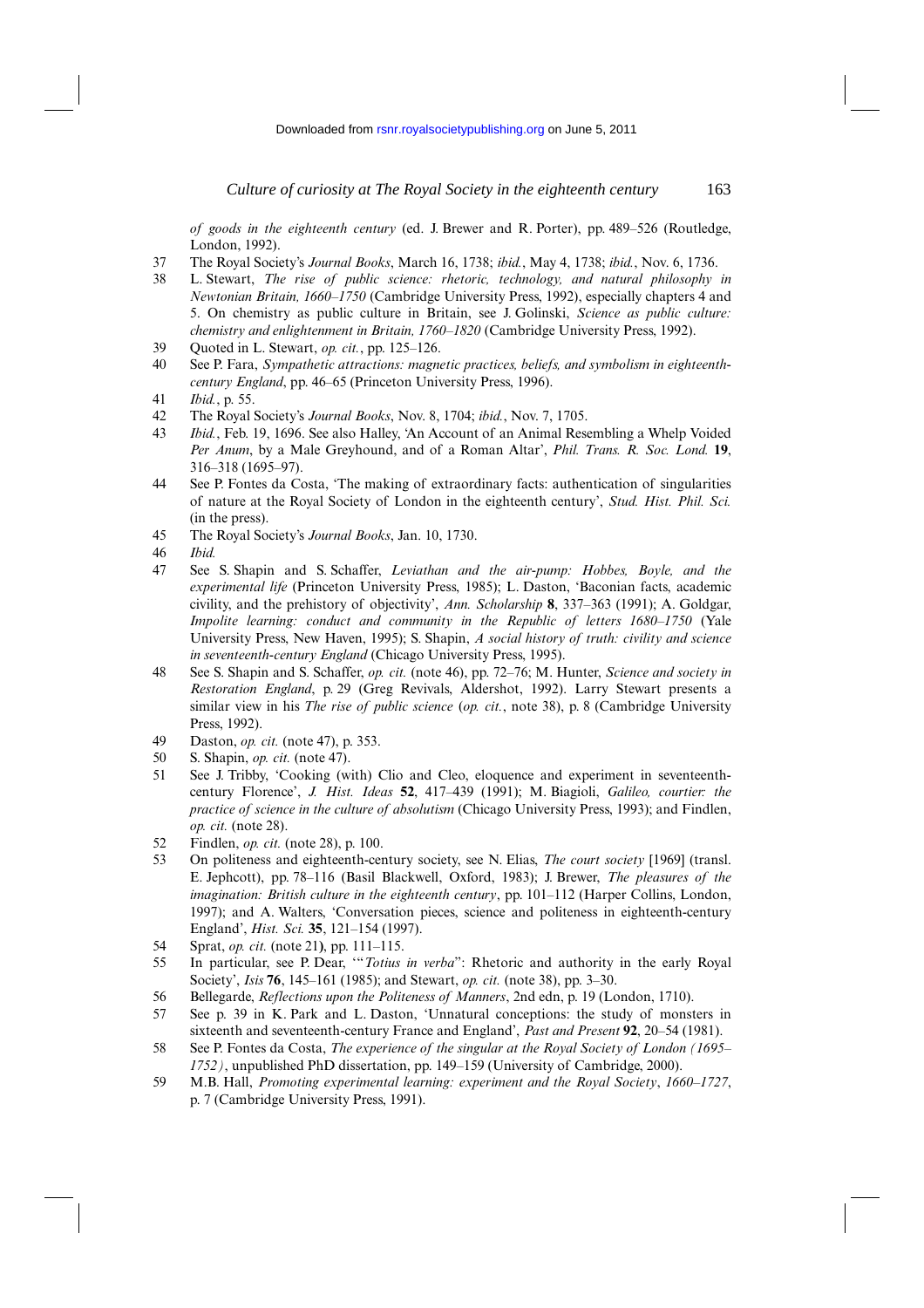- 60 See p. 239 in Q. Skinner, 'Meaning and understanding in the history of ideas', *Hist. Theory* **8**, 3–53 (1969).
- 61 In particular, see M. Hunter, *The Royal Society and its Fellows 1660–1700: the morphology of an early scientific institution* (British Society for the History of Science, Chalfont St Giles, 1982); and *idem*, *Establishing the new science: the experience of the early Royal Society* (The Boydell Press, Woodbridge, 1989).
- 62 M. Hunter, *op. cit.* (note 48), p. 40. This remark is in an anonymous manuscript at The Royal Society entitled 'Proposals for the Advancement of the Royal Society'. See The Royal Society's *Miscellaneous administrative papers of the seventeenth and early eighteenth centuries*, I. 2. 12.
- 63 Quoted in M. Hunter, *op. cit.* (note 48), p. 44.
- 64 M. Hunter, *op. cit.* (note 48), p. 71. However, the nature of the relationship between gentlemen and merchants in the period, and especially in the eighteenth century, was more complex than Hunter implies. One of the main issues is whether gentlemen could, and did, become traders and merchants, and vice versa. See N. Glaisyer, *The culture of commerce in England, 1660–1720*, unpublished PhD dissertation, pp. 30–38 (University of Cambridge, 1999).
- 65 D. Miller, 'Into the valley of darkness: reflections on the Royal Society in the eighteenth century', *Hist. Sci.* **xxvii**, 155–166 (1989). On the history of The Royal Society in the eighteenth century see also R. Sorrenson, 'Towards a history of the Royal Society in the eighteenth century', *Notes Rec. R. Soc. Lond.* **50**, 29–46 (1996), and the special issue—*Did the Royal Society matter in the eighteenth century?*—of the *British Journal for the History of Science*, vol. 32 (1999).
- 66 *Archeologia* **1**, xxxvii (1770).
- 67 For a history of the Society of Antiquaries, see J. Evans, *A history of the Royal Society of Antiquaries* (Oxford, 1956).
- 68 *Ibid*., p. xxxviii.
- 69 This can be well illustrated with one of Dr James Douglas's presentations to the Society. At an ordinary meeting on 20 February 1717 he showed several curious figures and also the parts themselves in the dissected hen relating to the ovary and the generation and exclusion of eggs 'which being propounded with great nicety and Demonstrated by the Dr. gave the Society great Satisfaction, and he had thanks for this Entertainment' (The Royal Society's *Journal Books*, Feb. 20, 1717).
- 70 See, for example, T. Sheldrake, 'A Letter Concerning a Monstrous Child Born of a Woman under Sentence of Transportation', *Phil. Trans. R. Soc. Lond.* **41**, 341–343 (1739–41); F. Drake, 'The Bones of a Foetus Discharged through an Ulcer Near the Navel', *Phil. Trans. R. Soc. Lond.* **45**, 121–123 (1748).
- 71 See, for example, E. Nourse, 'An Account of the Praeternatural Delivery of a Foetus at the Anus', *Phil. Trans. R. Soc. Lond.* **36**, 435–440 (1729–30). This case is considered by the author to be 'as extraordinary' and 'very like' the one already given by Monsieur Littre in the *Mémoires de l'Académie Royale des Sciences de Paris* for the year 1702.
- 72 See p. 175 in J. Bate, 'An Account of the Remarkable Alteration of Colour in a Negro Woman', *Phil. Trans. R. Soc. Lond.* **51**, 175–178 (1759–60).
- 73 On rhetoric and natural knowledge, see A. Gross, *The rhetoric of science* (Harvard University Press, Cambridge, Massachusetts, 1990); and A. Benjamin, G. Cantor and R.R. Christie (eds), *The figural and the literal*: *problems of language in the history of science and philosophy, 1630–1800* (Manchester University Press, 1987).
- 74 See S.C. Lawrence, 'Anatomy and address: creating medical gentlemen in eighteenth-century London' in *The history of medical education in Britain* (ed. V. Nutton and R. Porter), pp. 199–228 (Rodopi, Amsterdam, 1995).
- 75 S. Myddelton, 'An Account of an Extra-Uterine Conception', *Phil. Trans. R. Soc. Lond.* **43**, 336–340 (1741–45), p. 336.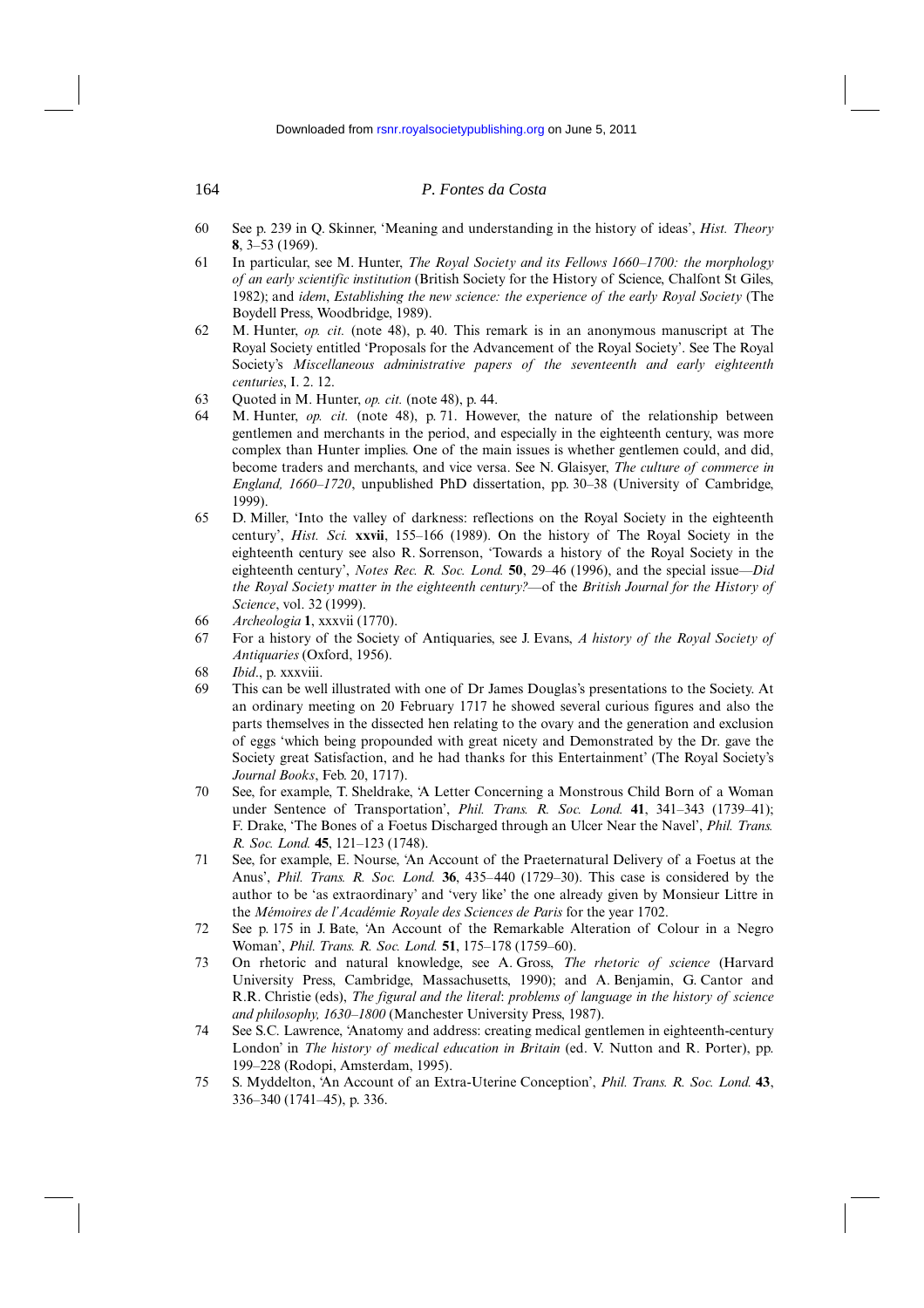- 76 D. de Superville, 'Some Reflections on Generation, and on Monsters, with a Description of Some Particular Monsters', *Phil. Trans. R. Soc. Lond.* **41**, 294–307 (1739–41). De Superville was elected F.R.S. on 13 November 1740.
- 77 The Royal Society's *Journal Books*, April 24, 1740.
- 78 Parsons was elected F.R.S. on 7 May 1741; he published his work on hermaphrodites in July of the same year.
- 79 For the Grand Tour in the eighteenth century see A. Wilton and I. Bignamin, *Grand tour: the lure of Italy in the eighteenth century* (Tate Gallery Publishing, London, 1996).
- 80 The Royal Society's *Journal Books*, Dec. 20, 1711.
- 81 Quoted in Arnold, *op. cit.* (note 18), p. 61.
- 82 [T. Clerk], *A List of the Royal Society of London*, p. 10 (London, 1718).
- 83 On 'curious' specimens in Sloane's Museum, see M. Day, 'Anatomical, pathological and curious human specimens in Sloane's museum', in *Sir Hans Sloane, collector, scientist, antiquary* (ed. A. MacGregor), pp. 69–76 (British Museum Press and Alistair McAlpine, London, 1994).
- 84 See *Gentlemen's Magazine*, 1748, p. 301; and Smollett, *The Adventures of Peregrine Pickle*, pp. 346–347 (London, 1751).
- 85 See p. 230 in R. Stearns, 'John Winthrop (1681–1747) and his gifts to the Royal Society', *Publ. Colonial Soc. Mass., Trans.* **xlii**, 206–232 (1964).
- 86 R. Stearns, *Science in the British colonies of America*, p. 94 (University of Illinois Press, 1970).
- 87 *Ibid.*, p. 99.
- 88 *Ibid.*, p. 107.
- 89 The Royal Society's *Journal Books*, Oct. 27, 1720; *ibid.*, Feb. 10, 1726; *ibid.*, Feb. 27, 1729.
- 90 Nicholson and Burnet were elected F.R.S. on 4 December 1706 and 3 February 1706, respectively. For statutes governing fellowship for colonials, see R. Stearns, *op. cit.* (note 86), pp. 106–114.
- 91 The Royal Society's *Journal Books*, June 27, 1734. The catalogue of the collection offered by Winthrop is included in the minutes of the Society. On the donations of his grandfather John Winthrop Jr, F.R.S., Governor of Connecticut, see R. Stearns, *op. cit.* (note 86), pp. 117–139.
- 92 R. Stearns, *op. cit.* (note 85), p. 227.
- 93 *Ibid.*, pp. 227–228.
- 94 The Royal Society's *Journal Books*, Oct. 28, 1731; *ibid.*, Nov. 8, 1739; *ibid.*, Oct. 27, 1737.
- 95 *Ibid.*, Feb. 16, 1721; *ibid.*, Oct. 24, 1734.
- 96 K.T. Hoppen, *The common scientist in the seventeenth century: a study of the Dublin Philosophical Society 1683–1708*, p. 140 (Routledge & Kegan Paul, London, 1970).
- 97 The Royal Society's *Journal Books*, June 6, 1705; *ibid.*, Feb. 10, 1726; *ibid.*, Feb. 27, 1727; *ibid.*, April 13, 1727; *ibid.*, March 16, 1732.
- 98 Indeed, some of the advertisements for public exhibitions of monsters published in newspapers of the period used the name of The Royal Society to attract a wider audience. One of them, for instance, described Daniel Cajanus as 'The Giant who has had the Honour to be view'd by his Majesty and all the Royal Family, most of the Nobility, and the Royal Society, with the utmost Satisfaction', Advertisement from May 28, 1744, in *Collectanea or a Collection of Advertisements and Paragraphs from the Newspapers Relating to Various Subjects*, collected by D. Lysons, vol. I, p. 9, n.pub, n.d. (British Library c. 103. K. 11). Similarly, one of the advertisements for John Coan proclaimed that he was 'the famous Norfolk Dwarf, or perfect Man in Miniature, who has had the Honour of being seen by his Majesty at his Royal Palace at St. James, and by the learned Body of the Royal Society, (who allow him to be the greatest Perfection of the Dwarf Kind that ever Nature produced)', *Daily Advertiser*, 24 December 1751, in *ibid.*, p. 36.
- 99 *Op. cit.* (note 44).